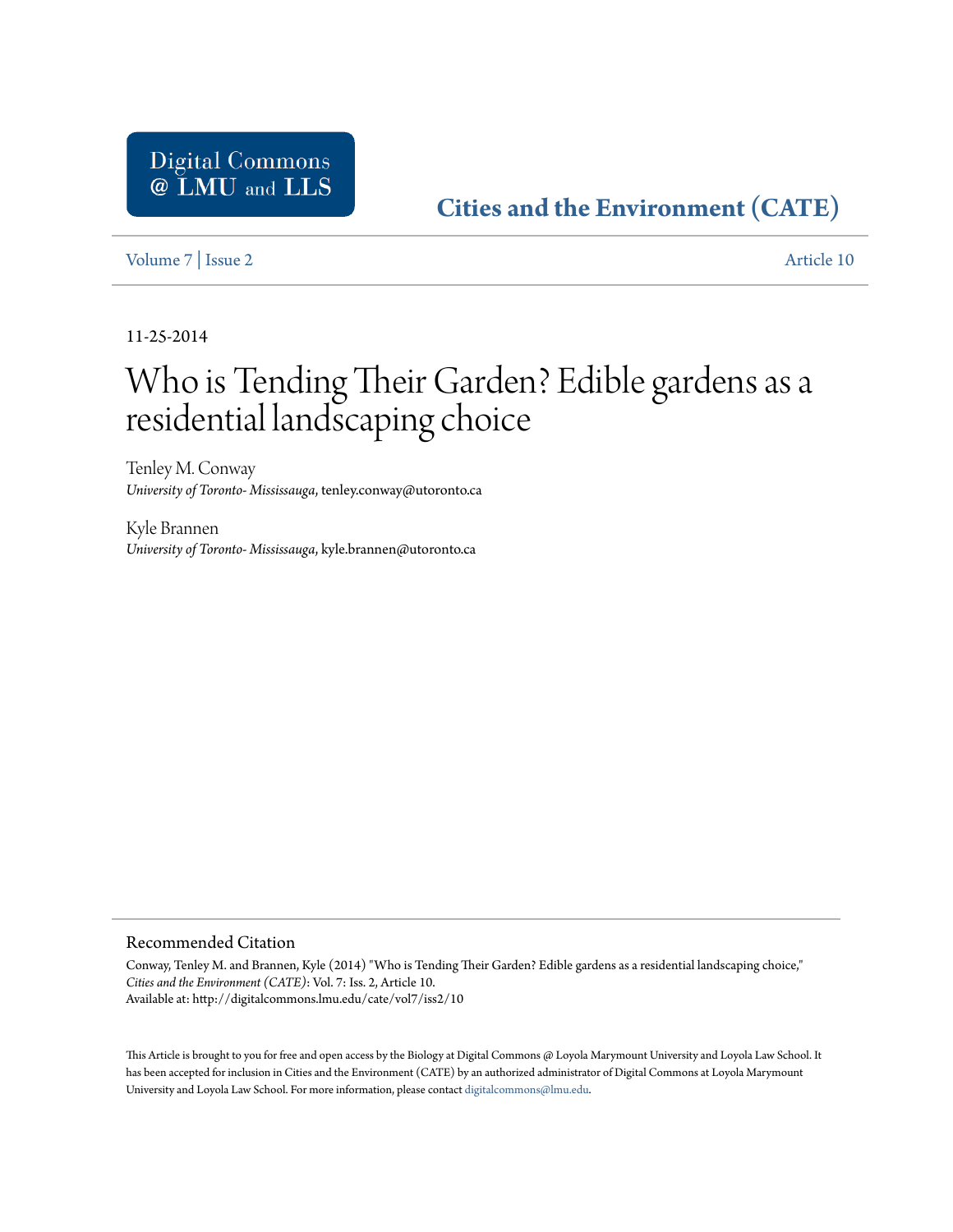# Who is Tending Their Garden? Edible gardens as a residential landscaping choice

Urban residential yards collectively have a significant influence on urban ecosystem conditions. The growing body of research examining residential yards has explored landscaping preferences, presence of different landscape styles, general gardening activity, and the extent and management of lawn grass. To date homebased edible gardens have received little attention within this literature, while the urban agriculture literature that has primarily focused on community garden space, yet many households grown fruits and vegetables at home. This study explores residential (i.e. home-based) edible gardens in relation to household characteristics from the perspective of edible gardens representing one way urban households' can allocate resources in their yard, among an array of different land covers and activities. Specifically, we examined basic characteristics of home-based edible gardens and identified socio-demographic and property-level factors associated with presence of those gardens in four neighborhoods within the City of Mississauga (Ontario, Canada). Our statistical analysis drew on a household survey that inquired about edible garden presence, basic characteristics of edible gardens, and household characteristics. We found that just over half of survey respondents tend a home-based edible garden, with approximately one-third of growers starting their edible garden within the last five year. Households living in fully-detached, owner-occupied houses on larger lots were more likely to have edible gardens. There were also differences in participation by ethnocultural origin and residency length. Unlike many other residential landscaping features and activities, income was not significantly related to edible garden presence, suggesting the participation barriers and benefits associated with edible gardens may different from other residential landscaping activities.

#### **Keywords**

Home-based edible gardens, Residential Landscaping; Households, Urban agriculuture

#### **Acknowledgements**

We would like to thank Tooba Shakeel, Elizabeth Bang, Raymond Ziemba, and the survey participants. Funding provided by the Canadian Social Science and Humanities Research Council.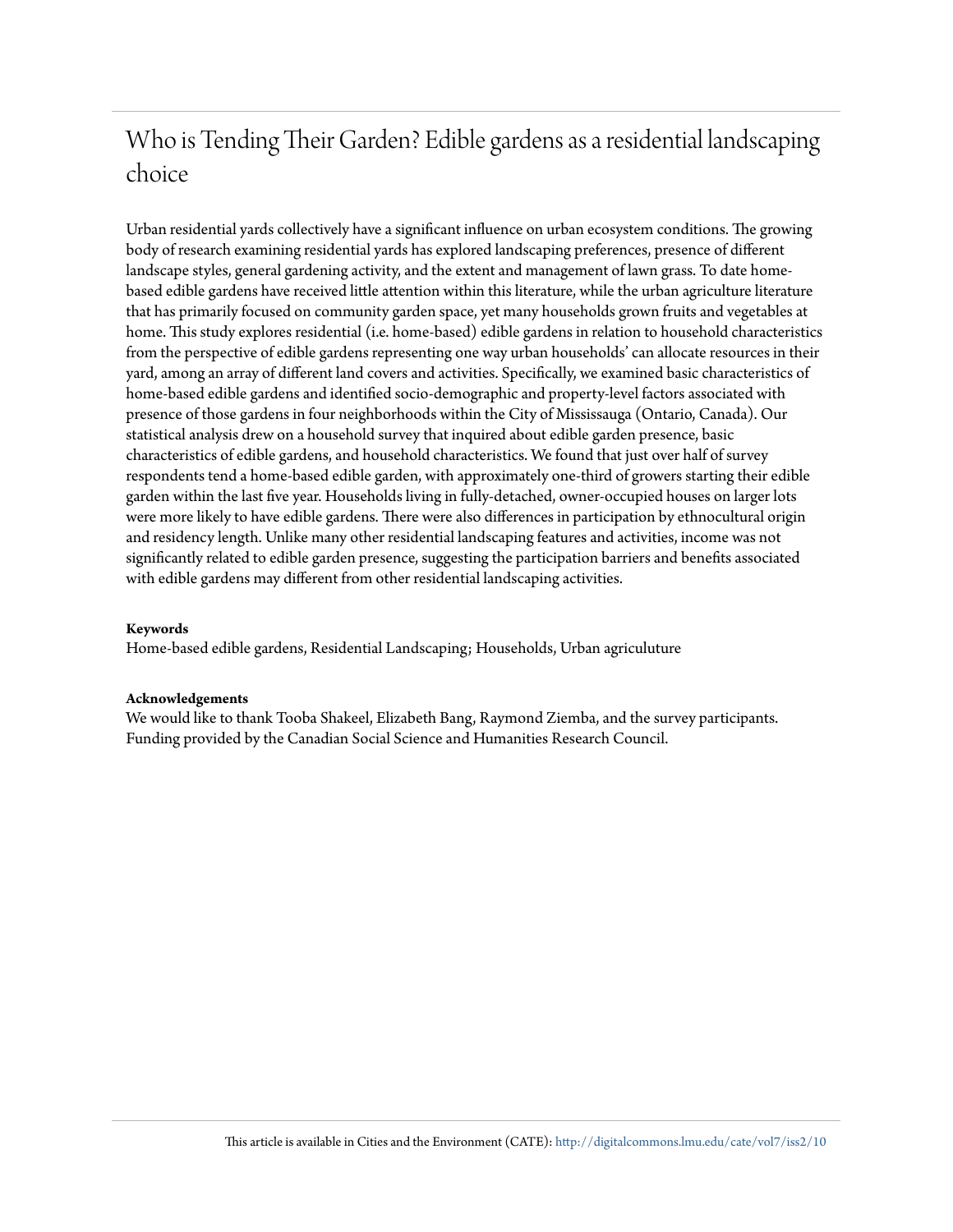#### **INTRODUCTION**

Discussions among food activists, urban planners, and community groups have recently considered not only the potential of urban agriculture to help overcome shortfalls in our current food system but also its contribution to green infrastructure (Colassanti et al. 2012). Many urban municipalities are supporting the growth of urban agriculture by adopting regulations enabling different types of food production, while a growing number of non-governmental organizations provide support to urban residents interested in growing their own food (Newman 2008; Goldestein et al. 2011). In the U.S., the Department of Agriculture and local groups have launched a variety of efforts to inform Supplemental Nutrition Assistance Program (SNAP, formally known as food stamps) participants that they can purchase food producing plants and seeds with SNAP benefits, while also providing gardening information to support edible gardening by SNAP participants (Simon 2012). Although urban agriculture endeavors can include large-scale and/or commercial ventures, most urban agriculture occurring in the U.S. and Canada is conducted by individuals and households for personal consumption.

Use of community gardens to grow food for individual consumption has received significant consideration within the academic literature (Baker 2004; McCormack et al. 2010; Guitart et al. 2012; Svendsen et al. 2012). On the other hand, food grown in private residential yards, hereafter referred to as home-based edible gardening, has received less attention. The lack of attention is likely due to a variety of reasons, including the less visible nature of home-based edible gardens, which are often located behind fences or in backyards, and the variety of basic characteristics associated with such gardens (Taylor and Lovell 2014). Yet, Kortright and Wakefield (2011) found that 54% of residents in two Toronto neighborhoods were growing food at home. Ghosh (2014) concluded that the potential of home-based edible gardens to provide produce in Australia and New Zealand cities is significant, while Taylor and Lovell (2012) found there is substantially more home-based edible garden space than the better studied community gardens in Chicago. At the same time, basic information about who participates in home-based edible gardens has not been a focus of study. To fully understand home-based edible gardens' potential to provide benefits like increasing food security, fruit and vegetable consumption, and/or sustainability of local food systems more information is needed on the basic characteristics of such gardens and the types of households who tend them. This knowledge can also support hypothesis development for why some households invest in home-based edible gardens while others do not.

Although home-based edible gardens have received limited attention, emphasis on urban residents' decisions regarding landscaping styles, general yard care, and lawn grass management have been growing foci of research within geography, environmental studies, and ecology (Roy Chowdhury et al. 2011). The emphasis on residential landscaping is, in part, a recognition of the significant cumulative effects numerous household-level decisions have on broader urban ecosystem conditions and processes (Kendal et al. 2010). Households' decisions to invest yard space, time, and money in various landscaping activities are thought to be influenced by a suite of factors such as cultural and neighborhood norms, environmental attitudes, basic household demographics, and property characteristics (Zagorski et al. 2004; Larson et al. 2010). It is unclear if the household and property characteristics related to maintaining a home-based edible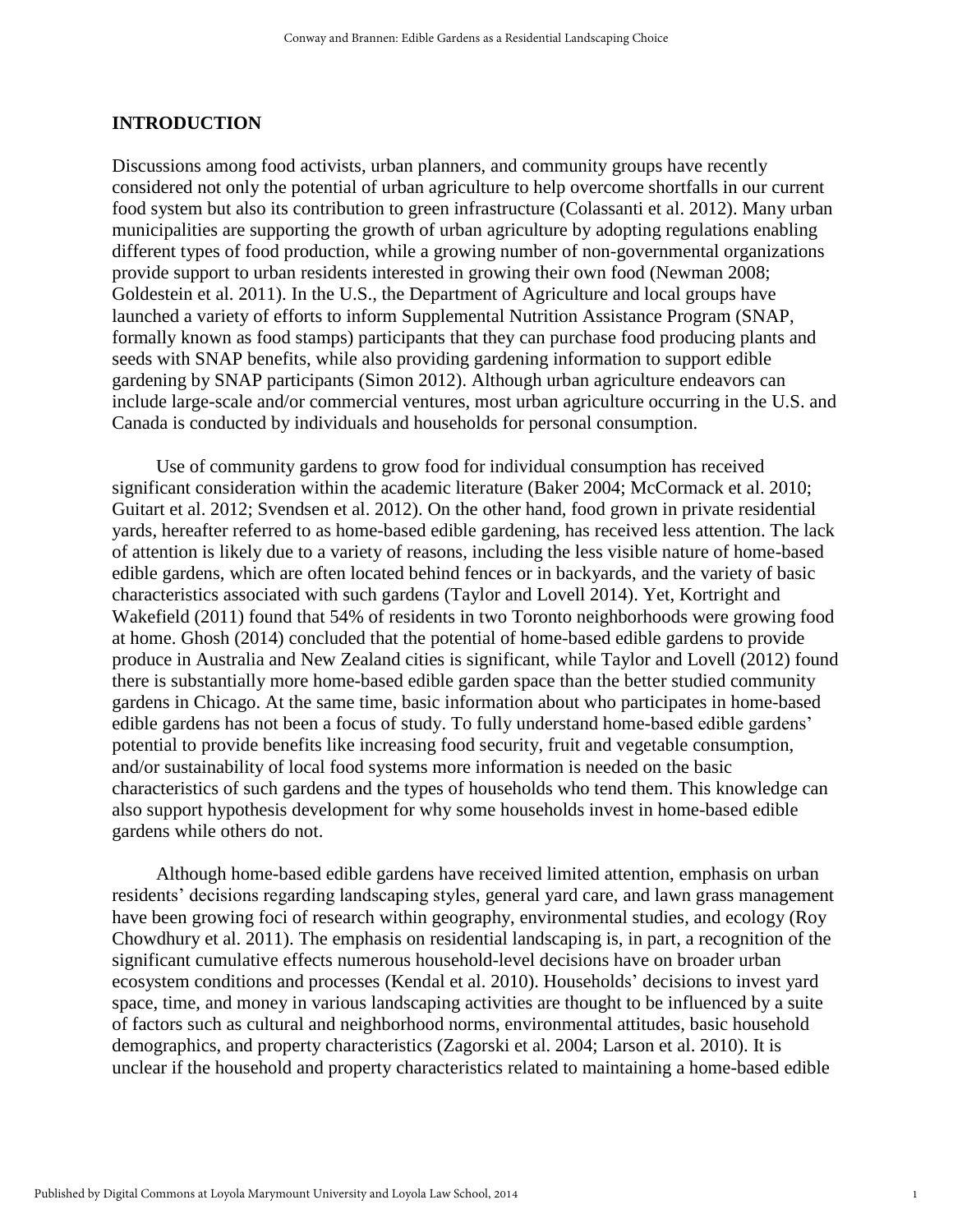garden are the same as those linked with other landscaping activities, or if the factors related to the decision to tend an edible garden is distinct.

This study examines the relationship between home-based edible garden presence and specific household and property characteristics. The key questions examined are: (1) what are the basic characteristics of home-based edible gardens? and (2) are household socio-demographics and property-level physical space characteristics' relationship to presence of home-based edible gardens the same as with other residential yard characteristics and activity? These questions are considered from the perspective of edible gardens representing one way households can allocate resources in their yard, among an array of other land covers and activities. The study area is four neighborhoods within the City of Mississauga (Ontario, Canada). The following sections review recent research on residential landscaping preference, conditions, and activities; describe our methods and results; and discuss these results in the context of other landscaping choices and efforts to support urban agriculture.

## **EDIBLE GARDENING AND RESIDENTIAL LANDSCAPING**

While research has not explored who is more or less likely to allocate yard space to home-based edible gardens, a growing literature has examined factors related to different residential yard types and participation in specific yard-based activities. For example, differences in preferred landscaping style have been found in relation to socioeconomic characteristics, values, and actual yard conditions (Larsen and Harlan 2006; Larson et al. 2009). Others have analyzed the spatial patterns and correlates of distinct yard styles that differ based on characteristics like species composition, height of vegetation, and presence of non-vegetated features (Henderson et al. 1998; Zagorski et al. 2004; Daniels and Kirkpatrick 2006). There is often spatial clustering of front yard types, suggesting that close neighbors influence landscaping choices, at least in the front yard (Henderson et al. 1998; Zmyslony and Gagnon 2000). More generally, yard conditions and management activities are typically related to neighborhood characteristics (Larson et al. 2010), with Nassauer et al. (2009) arguing that residents' preferred style of yard landscaping is influenced by neighborhood norms and social pressure to have a property that looks well-cared for.

Beyond neighborhood effects and social pressure, residents' overall education-level and specific ecological knowledge appear to influence landscaping style (Head and Muir 2006). Of course, basic property characteristics are also related to landscaping. For example, the number of green landscape features present (i.e., flower beds, edible gardens, lawn, shrubs, etc.) is correlated with yard size (Loram et al. 2011), which is not surprising given that space is very limited on some urban properties.

Household characteristics typically related to residents' level of participation in yard work include gender and age of residents, cultural background, level of gardening experience, socioeconomic status, and personal attitudes (Yakibu et. al, 2008; Kendal et. al, 2010). Discussions around motivations to participate in gardening (broadly defined) have focused on gardening in relation to escapism, ownership and identity, connectedness to nature, social relationships, duty of caring, and health (Freeman et al. 2012). Women are generally more likely to participate in gardening around the home (Bhatti and Church 2000), while Loram et al. (2011)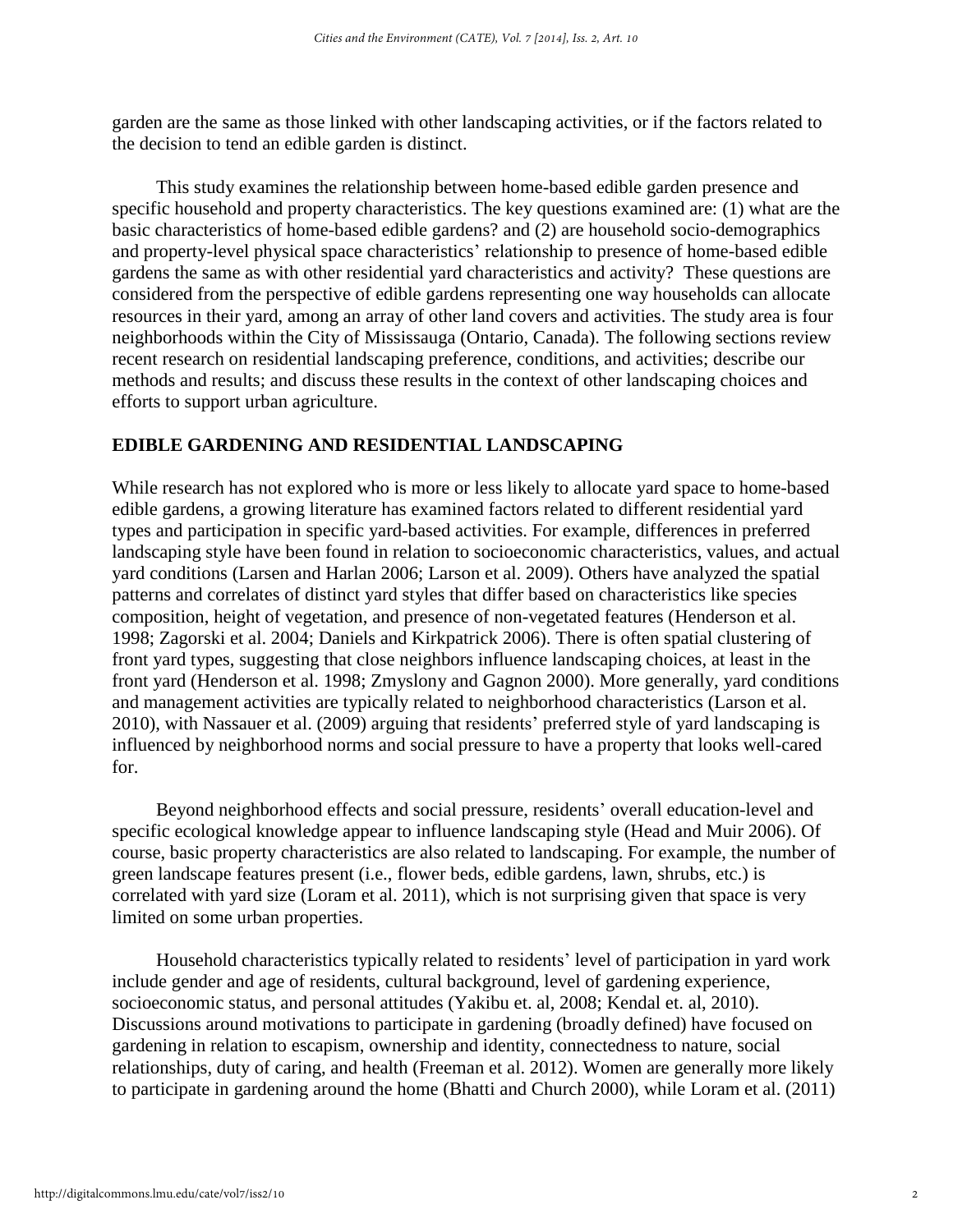found the length of residency in one's house influences the extent of yard work residents engage in, with activity-levels peaking in mid-length residencies (15 to 20 years) in the UK. Bhatti (2006) found that participation in yard work is most common for those between age 45 and 69, with gardening and general yard work often seen as a site of resistance to aging, as participants seek to maintain physical activeness through such activities.

In addition to landscaping style and general yard care, significant attention has been paid to the presence and management of residential lawns due to their ubiquity across North America and the often high level of inputs associated with maintaining them (Larson and Brumand 2014). In his exploration of lawns, Robbins (2007) emphasized top-down factors, in the form of pressure to consume and pressure to be responsible homeowners, as key drivers of residential lawn expansion and management. However, Harris et al. (2012) argue that it is not only topdown factors but a variety of drivers at different spatial scales, from household to region, that influence lawn management decisions, with significant heterogeneity present in the ways lawns are managed.

Larson et al. (2010) found that a larger extent of lawn is actually associated with proenvironmental orientations by residents, somewhat surprising given the level of limited (e.g., water) and potentially harmful (e.g., chemical pesticides and fertilizers) inputs often associated with lawn care, especially in their arid study area of Phoenix. A fine-scale analysis of lawn size in suburban Boston suggested that the extent of a yard covered by lawn is related to a mix of physical factors and residents' socio-demographics (Giner et al. 2013). Additionally, residents with higher incomes are more likely to make larger lawn care expenditures (Zhou et al. 2009), with wealth and education-level being the best predictors of water and chemical inputs in residential yards (Robbins et al. 2001; Zhou et al. 2008; Zhou et al. 2009).

In addition to lawn care activities, income is often positively correlated with residential yards' perennial and herbaceous plant diversity (Martin et al. 2004; Clarke et al. 2013) and tree cover extent (Talarchek, 1990; Emmanuel 1997; Iverson and Cook 2000; Luck et al. 2009). These relationships may be a result of the 'luxury effect', whereby wealthier households choose to live in more verdant neighborhoods (Hope et al. 2003) and/or the 'ecology of prestige', where residents make landscaping choices to showcase wealth and uphold group standards (Grove et al. 2006).

While the same basic factors (i.e., space, money, norms, and social pressure) associated with landscaping styles, general gardening activities, and lawns potentially influence edible garden presence, food producing gardens differ from other yard features in a number of ways. First, edible gardens provide tangible benefits in terms of fruits and vegetables for consumption. The ability to grow certain foods can be particularly important in maintaining cultural identities, particularly if those items are not readily available for purchase (Kortright and Wakefield 2011). Second, given that edible gardens are typically considered a utilitarian feature, they are usually regulated to the backyard (Seddon 1997). Given that many residential landscaping and gardening studies are limited to front yards (Henderson et al. 1998; Zmyslony and Gagnon 2000; Kirkpatrick et al. 2009; Larson et al. 2009), the spaces where home-based edible gardens are most frequently located are often overlooked. By constraining edible gardens to backyards, sufficient space to establish an edible garden is even more limited, particularly when considering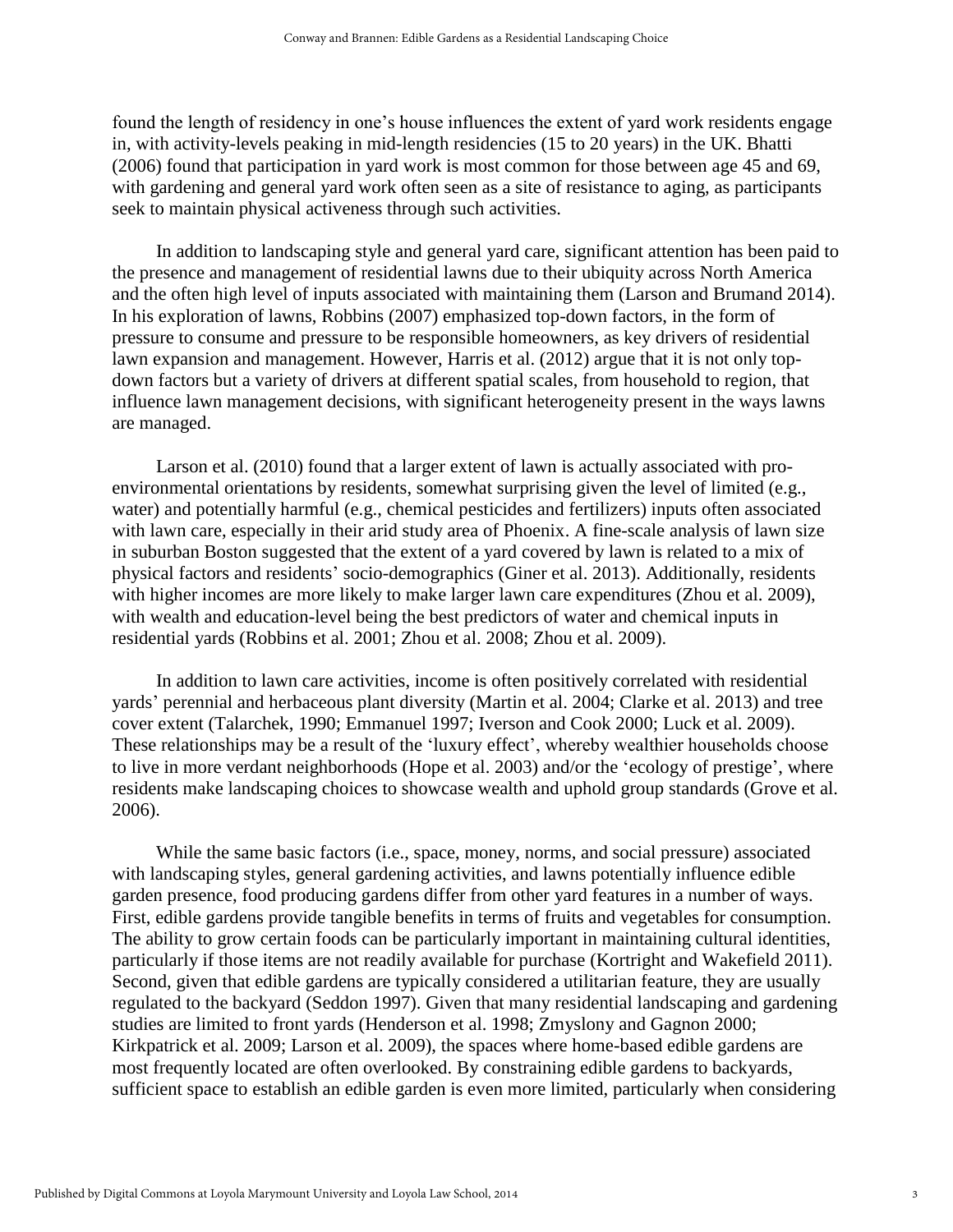sunlight, drainage, and other site requirements. While the need to hide edible gardens is itself a result of social pressure, once the garden is in to the backyard, the influence of neighborhood and social norms on edible garden characteristics– inclusion of specific plants; tidiness of plants, fences, and other edible garden related material– may be less than their influence on more visible front yard features whose primary purpose is aesthetic.

Similar to many other landscaping features, edible gardens have a number of potential start-up and on-going costs, including construction of garden beds, increased water use, seeds and plant material, soil, and tools (Beck and Quigley 2001). Having a successful edible-garden also requires specific knowledge (Newman 2008), with significant time, money, and knowledge investments potentially required before any benefits associated with food production are experienced. Furthermore, pests, poor weather, and other uncontrollable factors hold the potential to reduce the benefits produced by even the most skilled edible gardeners.

While there have been numerous studies examining who and why people grow fruits and vegetables in community gardens (Armstong 2000; Wakefield et al. 2007; Draper and Freedman 2010), it remains unclear why a household may allocate yard space and other resources for home-based edible gardening; if there are specific characteristics associated with households who do grow fruits and vegetables; and whether those characteristics differ from factors related to general landscape styles, other gardening activities, and lawn grass management. An understanding of who engages in home-based edible gardening can help situation the decision to have an edible garden into broader yard use and landscaping decision-making frameworks, illuminating the types of households willing and able to make the investment. This study specifically examines if physical space and socio-demographic factors, like income, have a similar relationship with edible gardening as other landscaping features and activities.

# **METHODS**

### **Study Area**

The study area is comprised of four neighborhoods in the City of Mississauga (Figure 1), located in the Greater Toronto Area (Ontario, Canada). The city experienced rapid growth over the last 60 years, and now has a population of 713,443 (Statistics Canada 2011). Mississauga contains a mix of residential neighborhoods (ranging from large apartment towers to fully detached homes), shopping complexes, employment centers, industrial areas, and historic town centers.

In choosing our study neighborhoods, we wanted to capture neighborhoods with different income levels and building construction ages, as these variables are typically related to neighborhood norms, level of residential landscaping investment, and extent and types of vegetation present. By focusing on four neighborhoods, it allowed us to explore household-level factors that are significant when neighborhood-factors are held constant, while also enabling comparisons between households across neighborhoods that varied in potentially meaningful ways.

Each of our four study neighborhoods is defined by two contiguous Statistics Canada census dissemination areas, representing between 200 and 600 households (Table 1). To select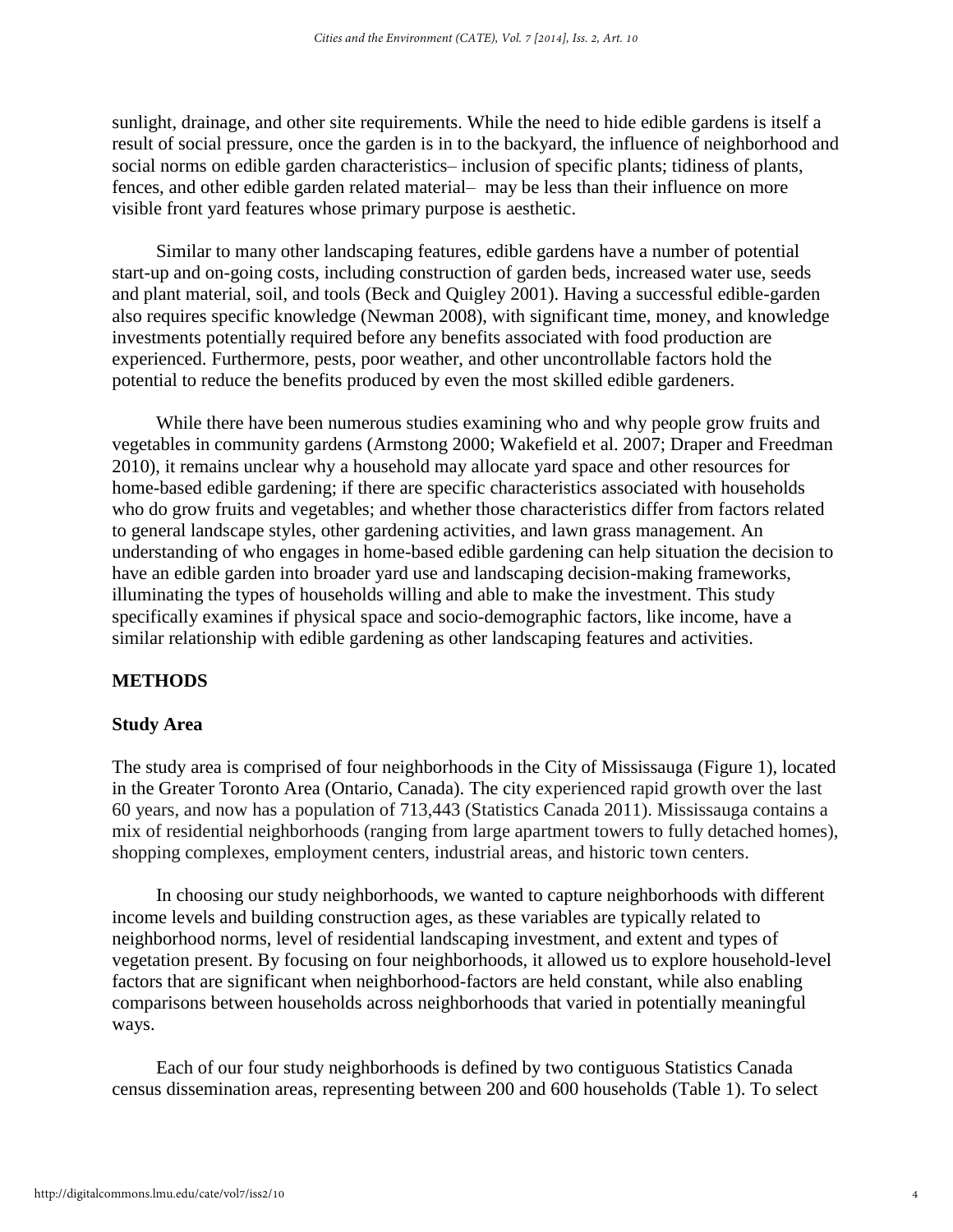the neighborhoods, all dissemination areas with at least 80% of households living in on-theground homes (i.e., detached, semi-detached, and/or town-homes) were identified, ensuring that most households have access to a yard. From this set, we identified neighborhoods whose average household income represented the  $20<sup>th</sup>$  percentile of the region's average household income and neighborhoods with average household income in the  $80<sup>th</sup>$  percentile. Within each of these income groups, one neighborhood with at least 80% of houses built either before 1960 and one with at least 80% of the houses built after 1970 were selected. The specific neighborhoods chosen are generally representative of other neighborhoods in the city with similar incomes and building ages, in terms of housing prices and ethnocultural composition.



**Figure 1.** The four Mississauga (Ontario, Canada) neighborhoods included in the study.

The two older construction neighborhoods (Mineola and Lakeview) primarily contain fully detached homes with a median construction date of 1954 (Table 1). Mineola has a relatively high average household income of 138,103 CAD and is the neighborhood with the largest average property size. Lakeview is occupied by households whose average income is in the region's  $20<sup>th</sup>$ percentile (66,447 CAD). The first newer development neighborhood, Meadowvale, has an average household income just above Mineola (152,765 CAD) and the highest rate of university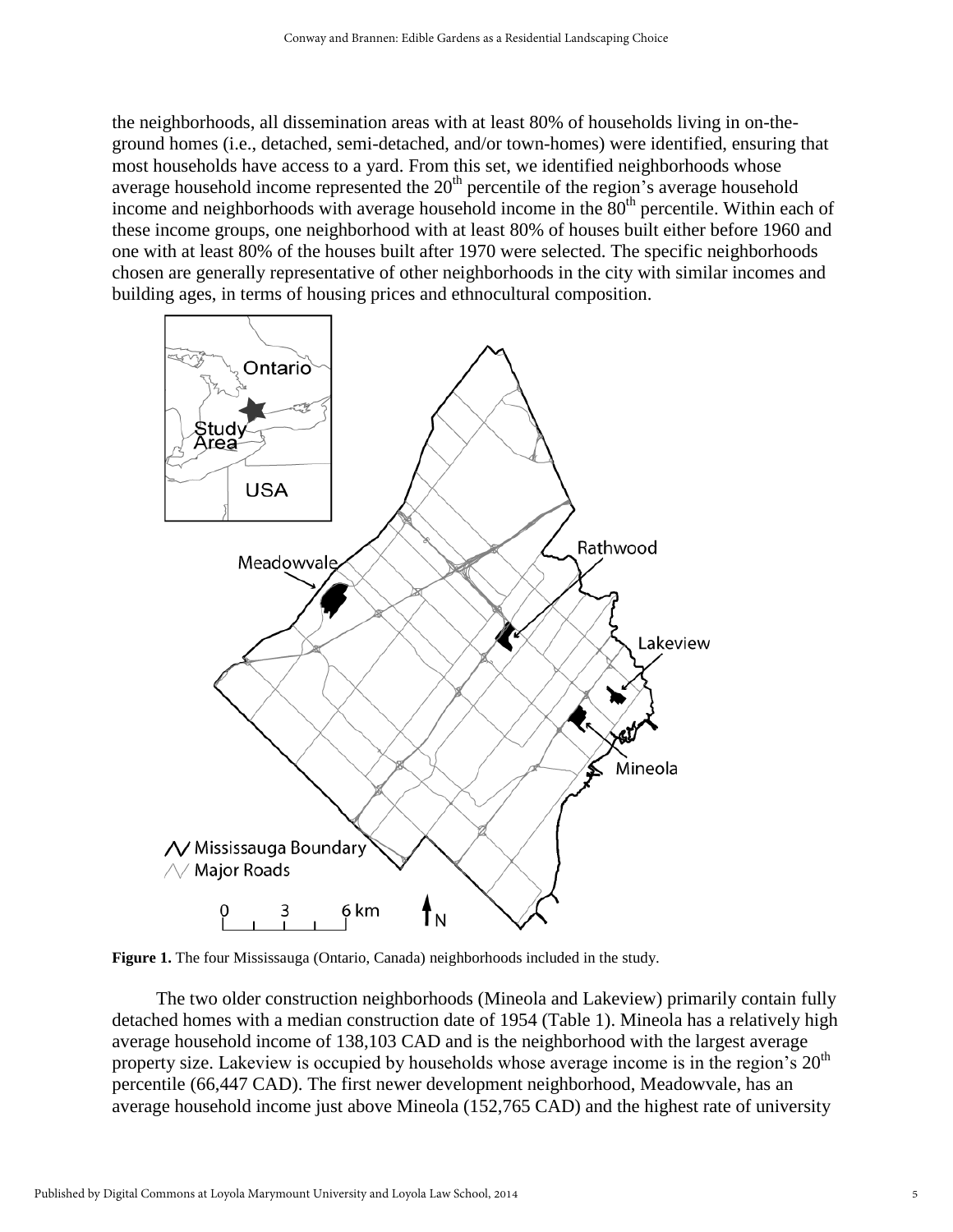completion (40%). The median house construction age is 2001, and approximately half of the dwellings are semi-detached houses while the other half are fully-detached. The other newer neighborhood, Rathwood, has a mix of housing types (fully detached, semi-detached, townhouses), with a median construction age of 1978, small lots, and occupants that are part of relatively low income households (63,520 CAD). This neighborhood also differs from the other three neighborhoods as more than 50% of households are renters.

**Table 1.** Characteristics of the four study area neighborhoods. Values for median construction year and average property size only include properties of households that responded to the survey. Percent of university degrees, home ownership-level, and average household income are from the 2006 census.

| Neighborhood      | <b>Households</b><br><b>Contacted</b><br>(response<br>rate) | Median<br><b>Construction</b><br>Year | Average<br><b>Property</b><br>Size $(m2)$ | <b>University</b><br><b>Degree</b><br>(%) | Home<br>Ownership<br>(%) | Average<br>Household<br><b>Income</b><br>(CAD) |
|-------------------|-------------------------------------------------------------|---------------------------------------|-------------------------------------------|-------------------------------------------|--------------------------|------------------------------------------------|
| <b>Mineola</b>    | 252 (50%)                                                   | 1954                                  | 1,202                                     | 28                                        | 92                       | 138,103                                        |
| Lakeview          | 255 (50%)                                                   | 1954                                  | 596                                       | 13                                        | 95                       | 66,447                                         |
| <b>Meadowyale</b> | 582 (37%)                                                   | 2001                                  | 535                                       | 40                                        | 90                       | 152,765                                        |
| Rathwood          | 305 (38%)                                                   | 1978                                  | 226                                       | 16                                        | 44                       | 63,520                                         |

# **Survey Collection and Other Data**

This study combines survey data, remote sensing imagery, and other spatial GIS data to better understand physical space and socio-demographic factors associated with edible gardening. Use of these varied data sources allowed us to gather information about not only households but also conditions on private yards that are not easily visible from the street. In particular, using remote sensing data allowed us to characterize conditions on the entire property, including the backyards where edible gardens are often located but a space that is frequently excluded from residential landscaping studies because it is not easily accessible.

Information about home-based edible gardens and household characteristics were collected through a mail-based survey sent to all 1,349 households living in on-the-ground homes during the summer of 2011. An up-to-date address list was acquired for the four study neighborhoods, with all apartments excluded from the survey. A multiple contact approach was used to increase the response rate (Dillman 2007). Before the survey was mailed out, a recruitment letter was sent to all households informing them of the coming survey and providing residents with the option to complete the survey online. Shortly after, the complete survey package was sent. For those who did not return the first survey, a reminder letter and, if needed, a final mailing with a second copy of the survey was sent. Each survey had a code to keep track of the respondents. This also allowed us to link survey responses with specific property-level characteristics.

The survey asked residents a range of questions about home-based edible gardening and some basic socio-demographic information, as well as other questions about trees that were not examined in this analysis. Specifically, respondents were asked if they grew fruits and vegetables. If they answered yes, they were then asked questions about where they grew edible plants, how long they had been maintaining a home-based edible garden, what they were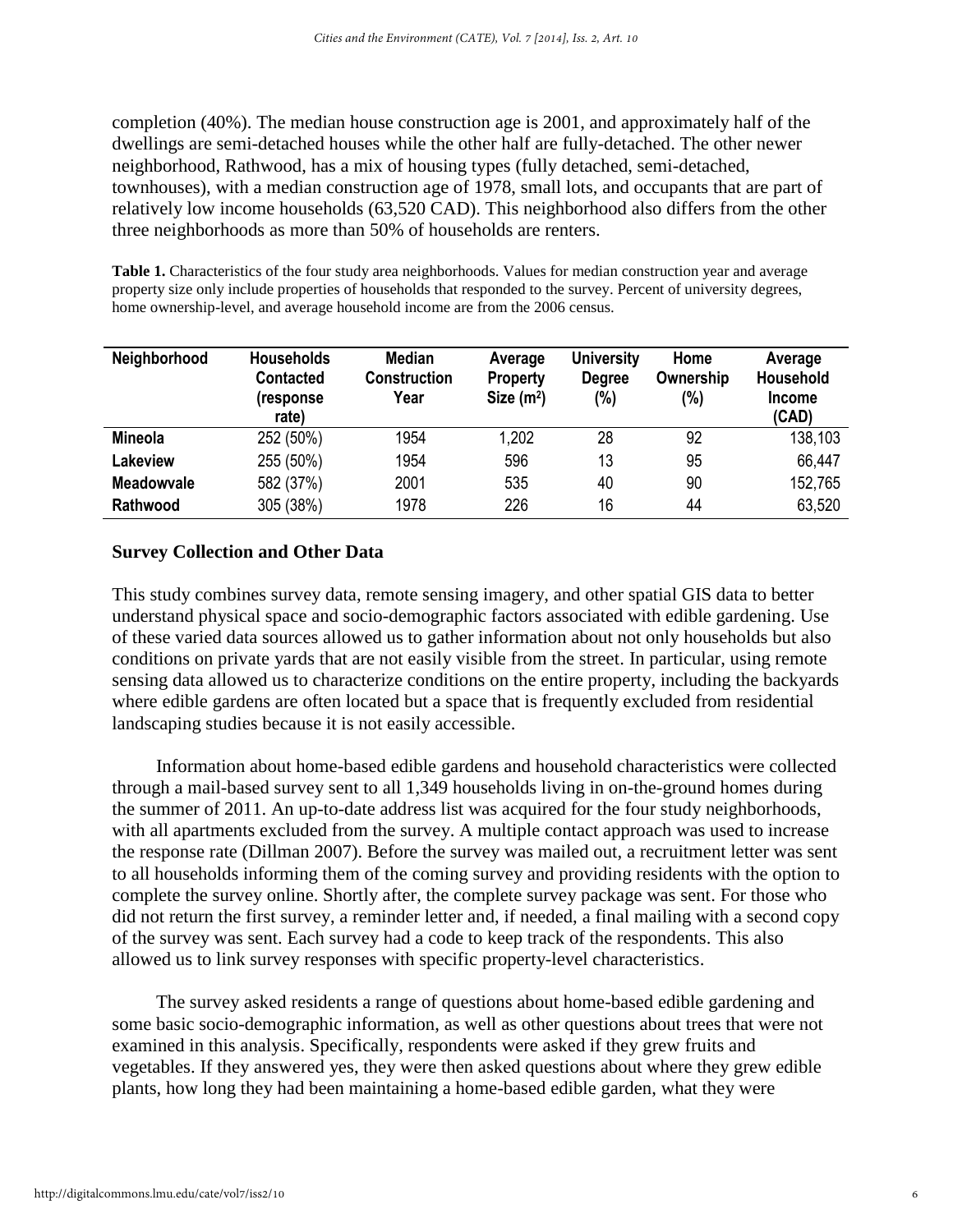growing, and how their edible garden had changed over time. The socio-demographic information collected includes the number, education-level, age, and ethnocultural origins of all household residents. Questions also inquired about the length of time lived in the house, the type of house (e.g., detached, semi-detached), ownership of the house, and household income.

In addition to survey data, we gathered information about basic property characteristics. Property boundaries and building footprints (house, garages, etc.) were available for all properties in the study area. A cloud free IKONOS satellite image was used to calculate tree canopy extent on each property (Shakeel 2011). These additional sources of data allowed use to examine the relationship between physical space constraints and edible garden presence.

### **Analysis**

First, simple summaries of survey responses were completed. Second, the survey sociodemographic data was compared to 2006 census data to determine how representative the survey sample is. Third, the survey and property data were used to create 14 variables for inclusion in the analyses to determine if household characteristics differed between those with and without home-based edible gardens (Table 2). We examined the amount of available planting space, defined as the area of the property minus the building footprint of the house, garage, and/or other structures present. Housing type was included based on the assumption that it would influence the location of yard space, with townhouses lacking side yards and detached houses potentially having yard space on all sides. The percent of the property covered by tree canopy was examined, since tree canopy can further limit planting space as a result of shading.

We investigated the effect of residents' owning or renting their houses, because past research has suggested that resident-owners are more likely to invest in landscaping activities (Perkins et al. 2004), while renters often do not have permission to alter their yards' landscaping, including creating an edible garden. Income, education, length of residency, and age of household members were also included in the analysis as involvement in general gardening activity and presence of other landscaping features are clearly correlated with these factors (Loram et al. 2011). Several binary variables representing the different ethnocultural origins of residents were examined to determine if the presence of an edible garden reflects cultural norms associated with growing some of one's own food.

As series of cross-tabulation tables were then created to identify if any of the categorical household variables (e.g., presence of children) significantly differ between households with and without edible gardens. We used Cramer's V as the test statistic because several of the categorical variables had more than two possible values. For continuous household variables (e.g., available planting area), non-parametric ANOVAs were conducted, using the Kolmogorov-Smirnov test statistic to account for differences in either median value or range. We examined households from all neighborhoods together to see if there were differences between the neighborhoods. This also allowed us to explore the effects of a broader range of values than found within the more homogenous neighborhoods. We then analyzed each neighborhood individually to see if household characteristics play a role when factors like neighborhood norms and income are relatively consistent.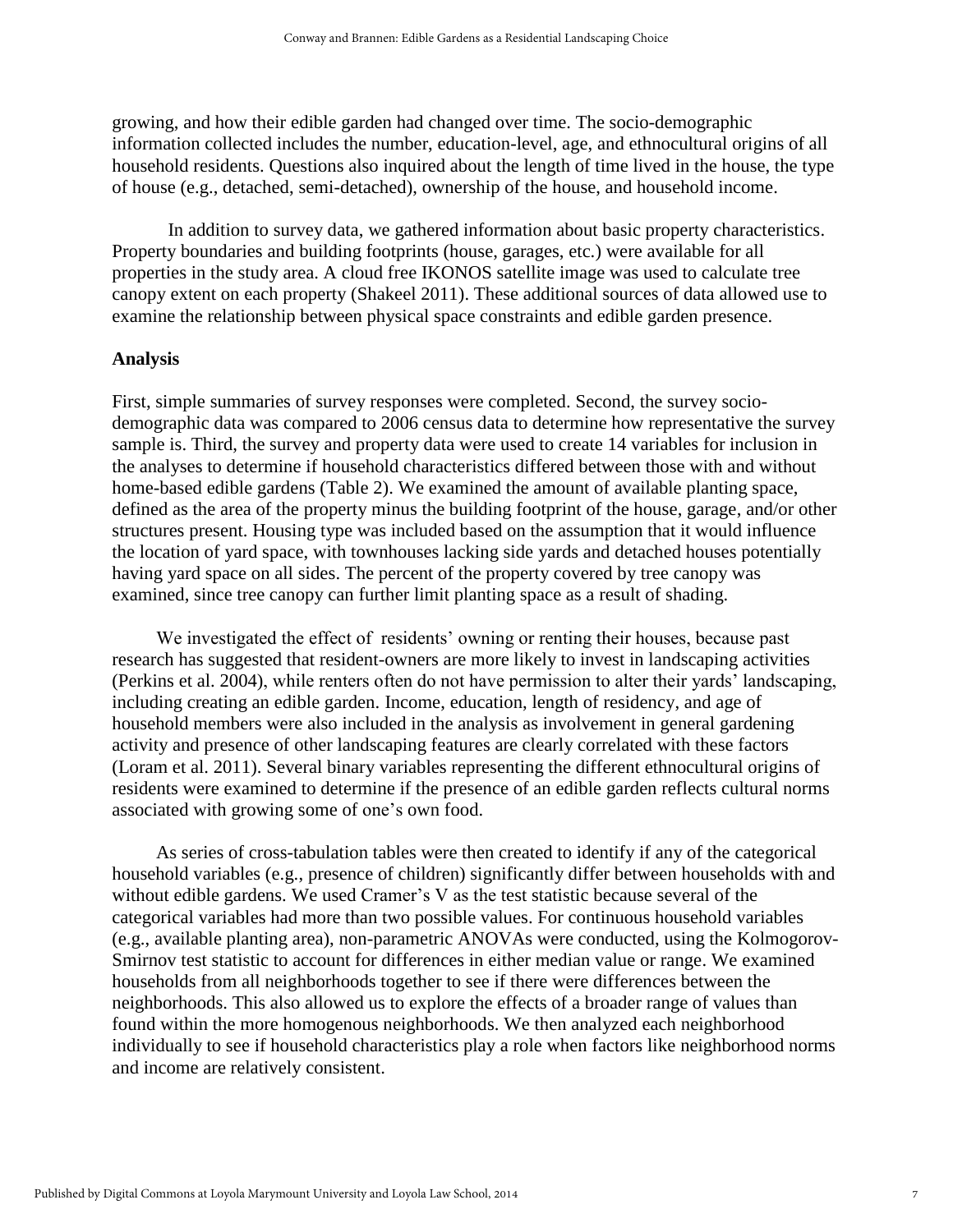**Table 2.** Household variables included in analysis.

| Variable                        | <b>Description</b>                                                                        | <b>Percent Yes or</b><br>Median (range)      |
|---------------------------------|-------------------------------------------------------------------------------------------|----------------------------------------------|
| Neighborhood                    | Categorical: Mineloa, Lakeview, Meadowvale,<br>Rathwood                                   | See Table 1                                  |
| <b>Available planting space</b> | Continuous: property size minus building<br>footprints $(m2)$                             | $478(20 - 3,277)$                            |
| House type                      | Categorical: fully detached, semi-detached,<br>townhouse                                  | Fully detached: 64%                          |
| <b>Tree canopy</b>              | Continuous: percent of property under tree<br>canopy                                      | $27(0-98)$                                   |
| <b>Owner-occupied</b>           | Categorical: yes/no                                                                       | 87%                                          |
| Income, in 1,000s of CAD        | Categorical: 7 categories each representing a<br>range of 30,000 CAD                      | Cat. 3: 60,000-89,000<br>$(cat. 1 - cat. 7)$ |
| <b>University Education</b>     | Categorical: yes/no                                                                       | 40%                                          |
| <b>Years in house</b>           | Categorical: 6 categories representing increasing<br>length of residency in current house | Cat. 4: 10 - 14 yrs<br>$(cat. 1 - cat. 6)$   |
| <b>Under 18 present</b>         | Categorical: yes/no                                                                       | 45%                                          |
| Over 65 present                 | Categorical: yes/no                                                                       | 26%                                          |
| <b>British</b>                  | Categorical: yes/no                                                                       | 27%                                          |
| European                        | Categorical: yes/no                                                                       | 39%                                          |
| <b>South Asian</b>              | Categorical: yes/no                                                                       | 7%                                           |
| <b>East and Southeast Asian</b> | Categorical: yes/no                                                                       | 11%                                          |

## **RESULTS**

The survey response rate was 43%, with higher participation rates in the older neighborhoods (Table 1). The demographics of the survey respondents were generally in line with the broader neighborhood demographics identified from census data (Table 3), suggesting that the survey respondents are representative of the neighborhoods as a whole. The biggest differences between the two are for income in the wealthier neighborhoods (Mineola and Meadowvale), which may be partially a result of the different dates of the datasets that capture income before and after the 2008-2009 recession.

Overall, the survey responses indicate a diversity of residents participated. Survey participants include respondents in all seven household income categories, which ranged from '0 to 29,000 CAD' to 'above 180,000 CAD'; all five of education categories, ranging from 'did not graduate high school' to 'completed a post-graduate degree (i.e., Masters or PhD)'; and all six of the residency length categories, ranging from 'one year or less' to '20 years or more'. Three of the ethnocultural origins were identified by at least 10% of the respondents and no ethnocultural group was identified by more than 40%. In addition, there were also variations in available planting space and tree canopy (Table 2).

Fifty-three percent of survey respondents indicated that they had home-based edible gardens in 2011. Only two percent of survey participants grew fruits or vegetables in their front yard, while nearly all growers had fruits and/or vegetables in their back yards. The older neighborhoods (Mineola and Lakeview) had higher rates of participation (Table 4) and a higher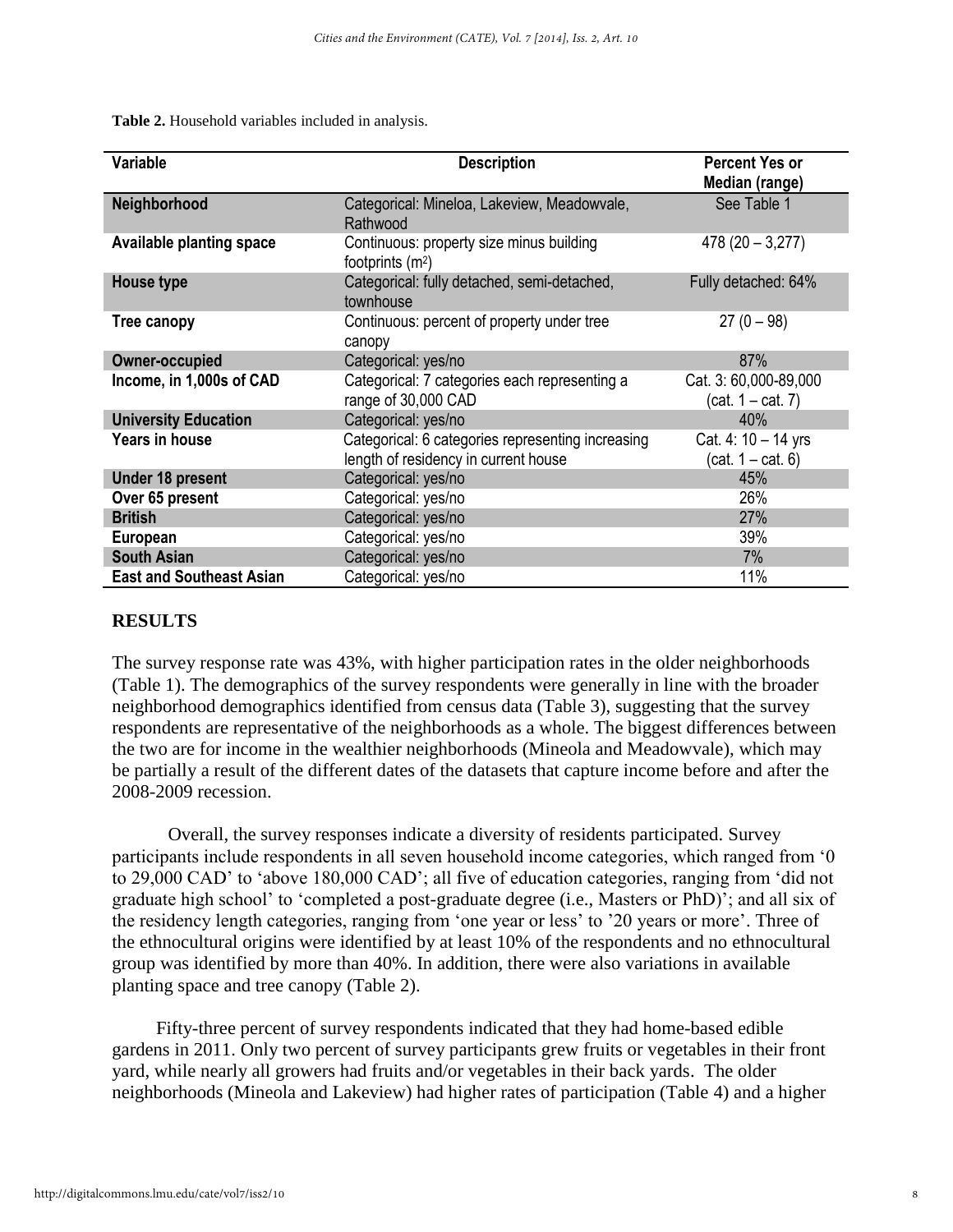average number of years that residents had been growing. However, across all neighborhoods, 36% of growers had started their home-based edible garden in the last five years, indicating many households had recently adopted this activity (Figure 2). Most edible gardeners in the study grow their plants directly in the ground, which is not surprising given that all survey participants have access to a yard (Table 4).



**Figure 2.** Histogram of the number of years households have tended an edible garden. Only those households who indicated they currently had an edible garden are included.

When participants were asked to identify the fruits and vegetables grown, tomatoes were the most popular plant but many other vegetables such as cucumbers, peppers, zucchini, and lettuces were common responses. Most of the fruits mentioned by growers were berries, while tree-grown fruit such as plums, peaches, and different types of apples are also present. While we specifically asked about fruits and vegetables, many identified herbs and a few noted nut trees.

The responses from participants living in the older and newer neighborhoods differed when asked if their edible garden area had increased or decreased over time (Table 4): in the older neighborhoods of Lakeview and Mineola a higher percentage of respondents said their edible garden had decreased in size, while in the newer neighborhoods of Meadowvale and Rathwood more household had recently increased the growing area. The newer neighborhoods also had a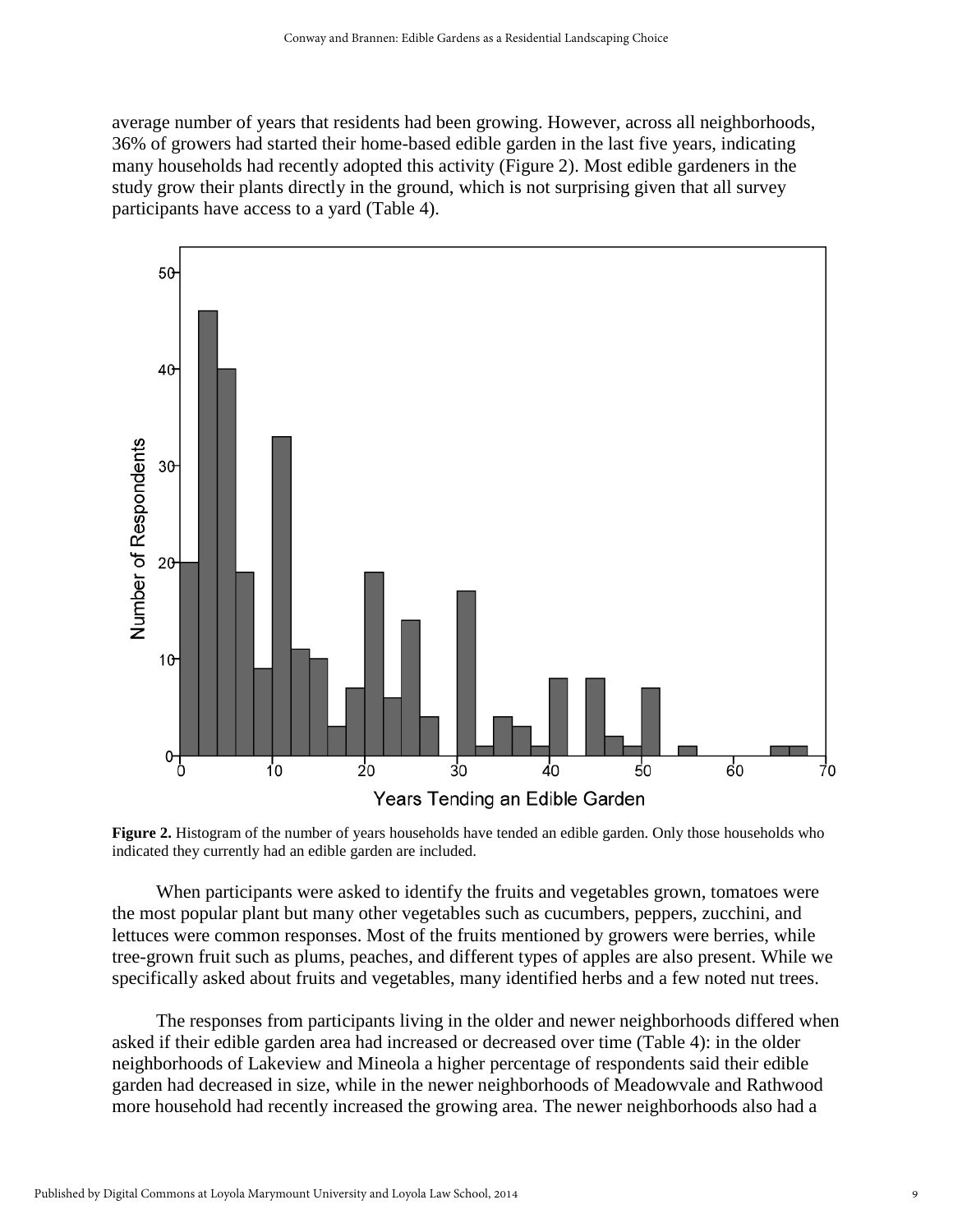higher percent who wanted to further increase the area dedicated to edible plants in the near future (Table 4).

When all the neighborhoods were grouped together, the analysis yielded six categorical variables significantly associated with the presence of home-based edible gardens (Table 5). Specifically, households in the older neighborhoods, living in detached homes, who own their own home, have lived there 15 years or more, and are of European or South Asian ethnicity are relatively more likely to engaged in home-based edible gardening. In the Mineola-specific analysis, only length of residence is significant, while completion of university was associated with higher likelihoods of growing in Lakeview (Table 6). In the newer, high income neighborhood of Meadowvale, households with children under 18, and people who identified as South Asian had higher rates of edible gardens. Alternatively, in lower income Rathwood living in a detached home was significantly related to higher rates of edible gardening.

For the continuous variables, when all neighborhoods were combined and in the Rathwood-specific analysis, available planting space was significantly correlated with edible gardens (Table 7). More specifically, residents with little planting space had very low rates of home-based edible gardening. Although not statistically significant, this same pattern was present in the high income neighborhoods (Mineola and Meadowvale), while an opposite relationship was present in Lakeview. Percent tree canopy was not significantly related to edible garden presence in any neighborhood.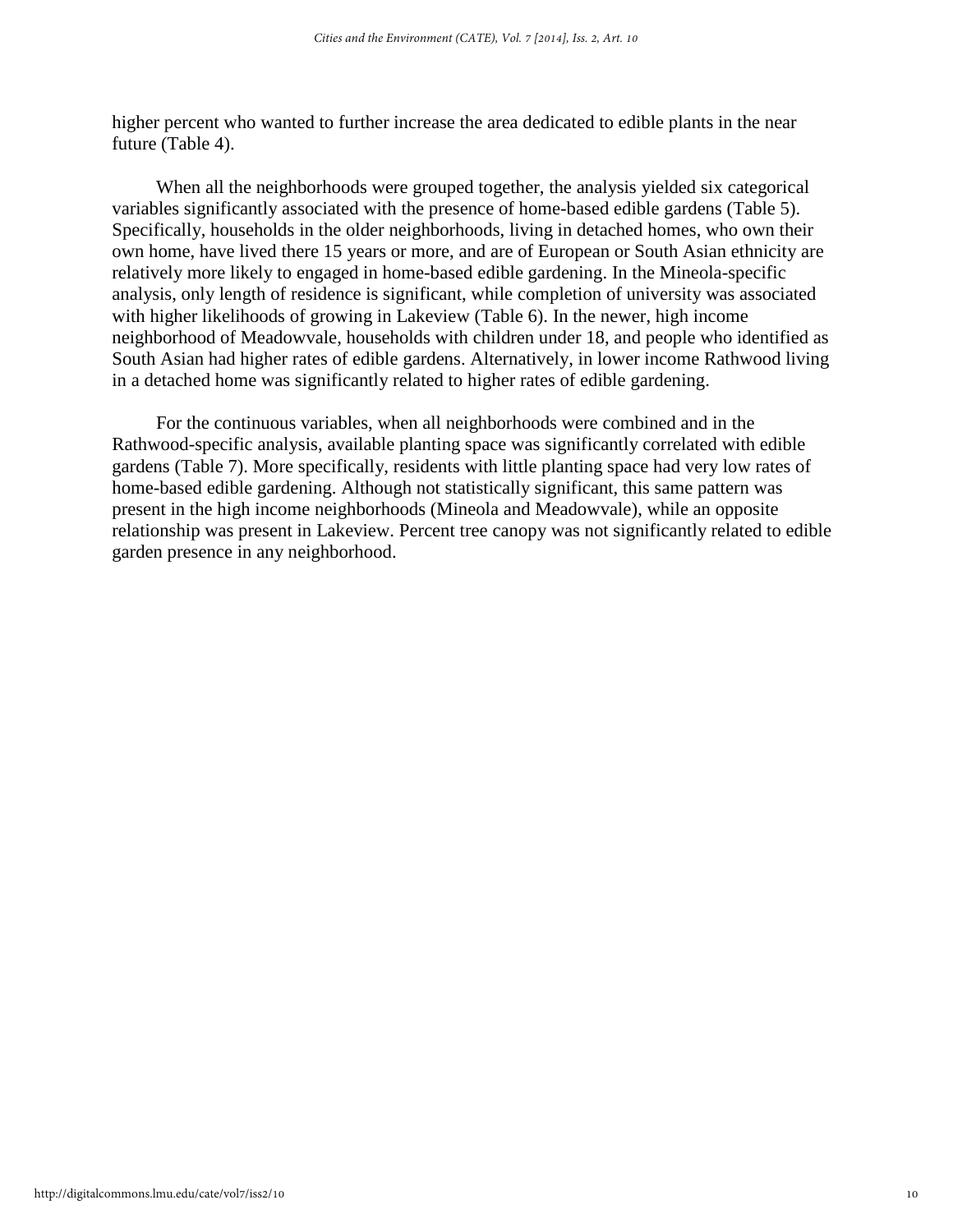Table 3. Neighborhood census and survey data comparison. The average household income is given for the 2006 census data, while the median category is given for the survey responses.

|                   |                                  | Census Data (2006)                                           |                          | Residents Survey (2011)          |                                                              |                              |  |
|-------------------|----------------------------------|--------------------------------------------------------------|--------------------------|----------------------------------|--------------------------------------------------------------|------------------------------|--|
| Neighborhood      | <b>Household</b><br>Income (CAD) | <b>Highest Education:</b><br><b>University Degree</b><br>(%) | Home<br>Ownership<br>(%) | <b>Household Income</b><br>(CAD) | <b>Highest Education:</b><br><b>University Degree</b><br>(%) | <b>Home Ownership</b><br>(%) |  |
| <b>Mineola</b>    | 138,103                          | 28                                                           | 92                       | 90,000-119,000                   | 30                                                           | 92                           |  |
| <b>Lakeview</b>   | 66,447                           | 13                                                           | 95                       | 60,000-89,000                    | 14                                                           | 95                           |  |
| <b>Meadowvale</b> | 152,765                          | 40                                                           | 90                       | 90,000-119,000                   | 40                                                           | 94                           |  |
| <b>Rathwood</b>   | 63,520                           | 16                                                           | 44                       | 30,000-59,000                    | 16                                                           | 59                           |  |

**Table 4.** Percent of respondents with home-based edible gardens and location of those plants. Average years, location of plants, and size changes are based on only those respondents who have an edible garden. Indicating 'no size change' was an option in the survey, but those responses are not shown here.

| Neighborhood      | Growing<br><b>Edible</b><br><b>Plants</b> | Average<br><b>Years</b> |            | <b>Location of Edible Plants</b> |                     |           | Size Change Over Last 5<br>Years | <b>Would Like to Increase</b><br><b>Size in Future</b> |     |
|-------------------|-------------------------------------------|-------------------------|------------|----------------------------------|---------------------|-----------|----------------------------------|--------------------------------------------------------|-----|
|                   |                                           |                         | Containers | In Ground                        | Community<br>Garden | Increased | Decreased                        | Yes                                                    | No  |
| <b>Mineola</b>    | 57%                                       | 20                      | 39%        | 82%                              | 0%                  | 11%       | 24%                              | 35%                                                    | 41% |
| Lakeview          | 61%                                       | 22                      | 19%        | 95%                              | $1\%$               | 17%       | 18%                              | 42%                                                    | 51% |
| <b>Meadowyale</b> | 48%                                       |                         | 35%        | 86%                              | 0%                  | 36%       | 5%                               | 72%                                                    | 15% |
| <b>Rathwood</b>   | 44%                                       | 12                      | 33%        | 84%                              | 0%                  | 27%       | 13%                              | 65%                                                    | 27% |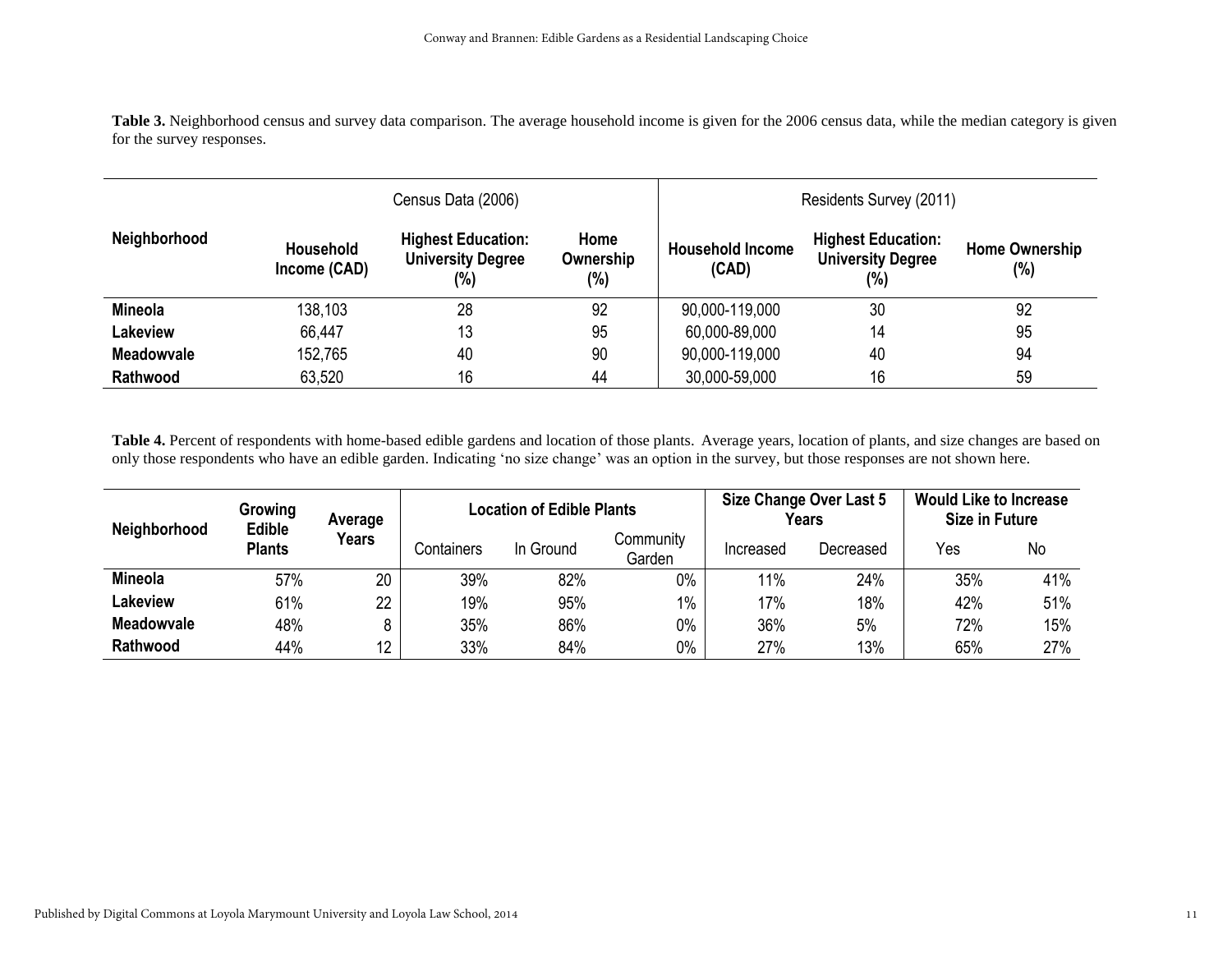**Table 5.** Cross-tabulation results for home-based edible gardening and categorical household variables for all neighborhoods combined. Variables are only included in the table if their relationship with home-based edible garden presence has a p-values less than 0.05. Bolded numbers indicate p-values less than 0.01.

| Variable       | Cramer V | More likely to grow |
|----------------|----------|---------------------|
| Neighbourhood  | 0.128    | Mineola, Lakeview   |
| House type     | 0.154    | <b>Detached</b>     |
| Owner-occupied | 0.129    | Yes                 |
| Years in house | 0.146    | 16-20, 20+ yrs      |
| European       | 0.087    | Yes                 |
| South Asian    | 0.106    | Yes                 |

**Table 6.** Cross-tabulation results for home-based edible gardens and categorical household variables. Variables are only included in the table if their relationship with home-based edible garden presence has a p-values less than 0.05. Bolded numbers indicate p-values less than 0.01.

|                     | Mineola  |                                       | Lakeview |                        | Meadowvale |                        | Rathwood |                        |
|---------------------|----------|---------------------------------------|----------|------------------------|------------|------------------------|----------|------------------------|
| Variable            | Cramer V | More likely to<br>grow                | Cramer V | More likely to<br>grow | Cramer V   | More likely to<br>grow | Cramer V | More likely to<br>grow |
| House type          |          |                                       |          |                        |            |                        | 0.388    | <b>Detached</b>        |
| Education           |          |                                       | 0.170    | University<br>degree   |            |                        |          |                        |
| Years in house      | 0.333    | $2-5, 6-10, 16-$<br>20, and $20+$ yrs |          |                        |            |                        |          |                        |
| Under 18<br>present |          |                                       |          |                        | 0.146      | Yes                    |          |                        |
| South Asian         |          |                                       |          |                        | 0.149      | Yes                    |          |                        |

**Table 7.** ANOVA results, based on the Kolmogorov- Smirnov test, for home-based edible gardens and available planting space.

|                   | p-value | Grower's            | Non-grower's          |  |
|-------------------|---------|---------------------|-----------------------|--|
|                   |         | Average             | Average               |  |
| All Neighborhoods | 0.017   | $500 \; \text{m}^2$ | $461 \text{ m}^2$     |  |
| Mineola           | 0.795   | $948 \text{ m}^2$   | $1041 \; \text{m}^2$  |  |
| Lakeview          | 0.089   | $413 \text{ m}^2$   | $454 \; \mathrm{m}^2$ |  |
| Meadowvale        | 0.996   | $376 \; \text{m}^2$ | $380 \; \text{m}^2$   |  |
| Rathwood          | 0.045   | $171 \text{ m}^2$   | $99 \text{ m}^2$      |  |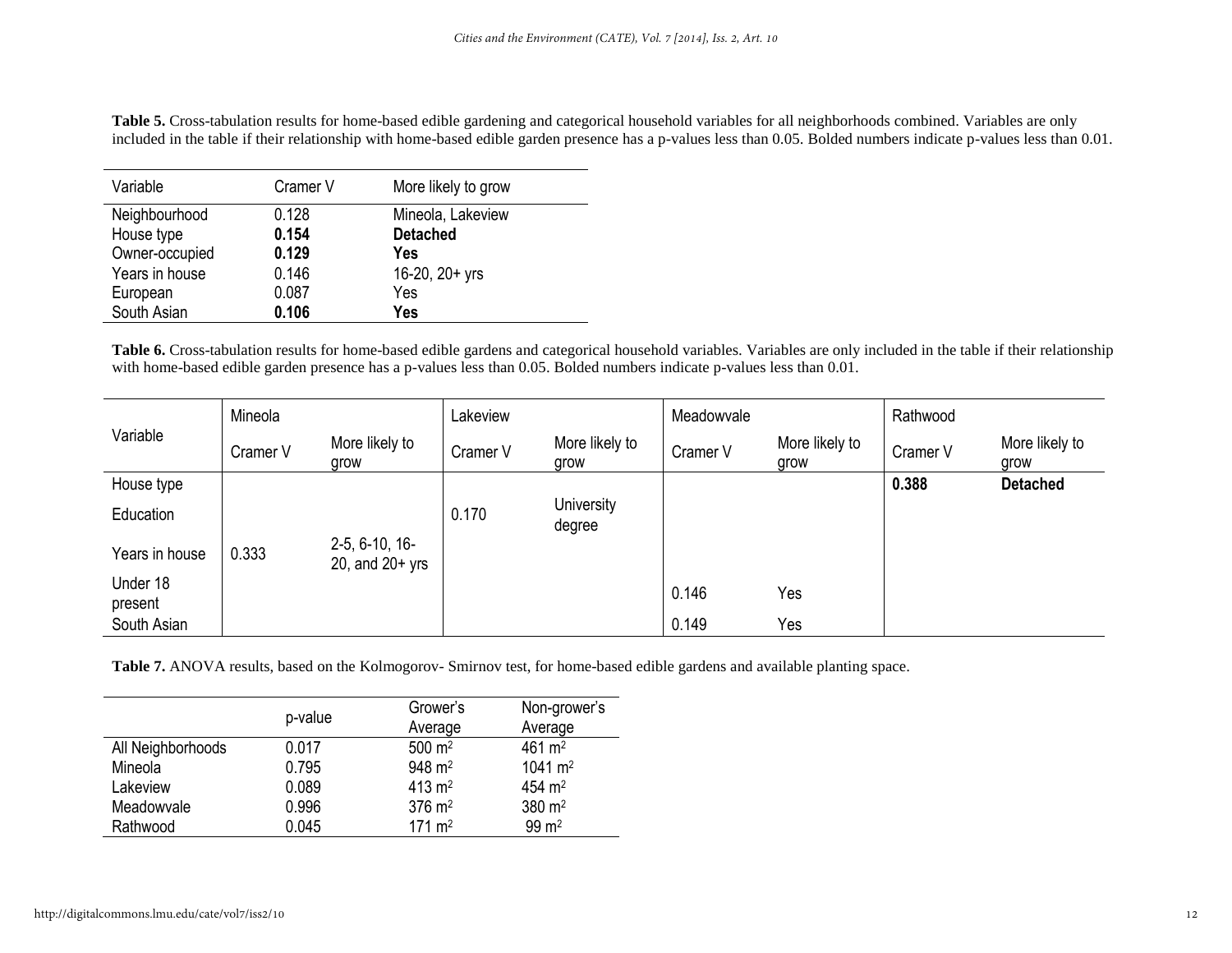#### **DISCUSSION**

Our study of urban residents in Mississauga found that just over half of households are growing edible plants in their own yards. Edible gardening is occurring at significantly higher rates in the older construction neighborhoods and by longer-term residents, while household income was not significantly related to presence of an edible garden. We believe there are two likely explanations for why home-based edible gardening rates are higher in areas with older development and longer residency. First, planting an edible garden may not be a landscaping priority when people move to a new home, but rather a secondary investment that occurs after several years of residence. This is possibly a result of multiple factors, potentially including (1) the time and money required to have an edible garden, which may be scarce early on, especially for first time home buyers, and (2) an initial focus on visible and/or aesthetic parts of the yard over utilitarian uses.

Residents in our older construction neighborhoods had lived in their houses longer, on average, than in our newer neighborhoods –in Lakeview and Mineola 57% of respondents had lived in their house 15 years or more, while only 15% had in Meadowvale and Rathwood – thus older neighborhood residents are more likely to have had the time to meet all of their yard use/landscaping goals. Over time, more residents in the newer neighborhoods may start, and then expand, edible gardens. This is supported by the finding that in the newer neighborhoods twice as many residents with edible gardens said the size of their garden had expanded in the last five years, as compared to the older neighborhoods, and higher numbers also wanted to further expand their edible garden in the future. The broader gardening literature has also found a positive relationship between length of residency, number of landscaping features, and overall level of yard work (Loram et al. 2011). While there has been a substantial increase in edible gardening over the last few years, suggesting that the recent popularity of local food and urban agriculture may have encouraged some residents to start edible gardens, half of growers had been tending an edible garden more than 14 years, indicating this was a long-term pursuit for many.

A second possible explanation for the differential presence of edible gardens is that the older neighborhoods, on average, have older residents. Previous studies have suggested that gardening activity, broadly defined, peaks between 45 and 69 years olds (Bhatti 2006). While we considered the effects of children and seniors on presence of edible gardens, it may be that our age-classes did not capture the increase in edible gardening by older working-age residents (i.e., 45 to 65), who are more common in the older construction neighborhoods of Mineola and Lakeview.

The cross tabulation results found that the only age variable to be significantly related to edible gardening was households with children under the age of 18 in Meadowvale. This neighborhood has the largest percent of households with school-aged children. It may be that families with school-aged children are most interested in creating edible gardens for their educational potential; Rathwood has the highest percentage of children under six, but fewer homes with school-age children. Since tending an edible garden for educational purposes was one of five reasons people gave for having a home-based edible garden in two Toronto neighborhoods (Kortright and Wakefield 2011), a similar motivation may be present in Meadowvale.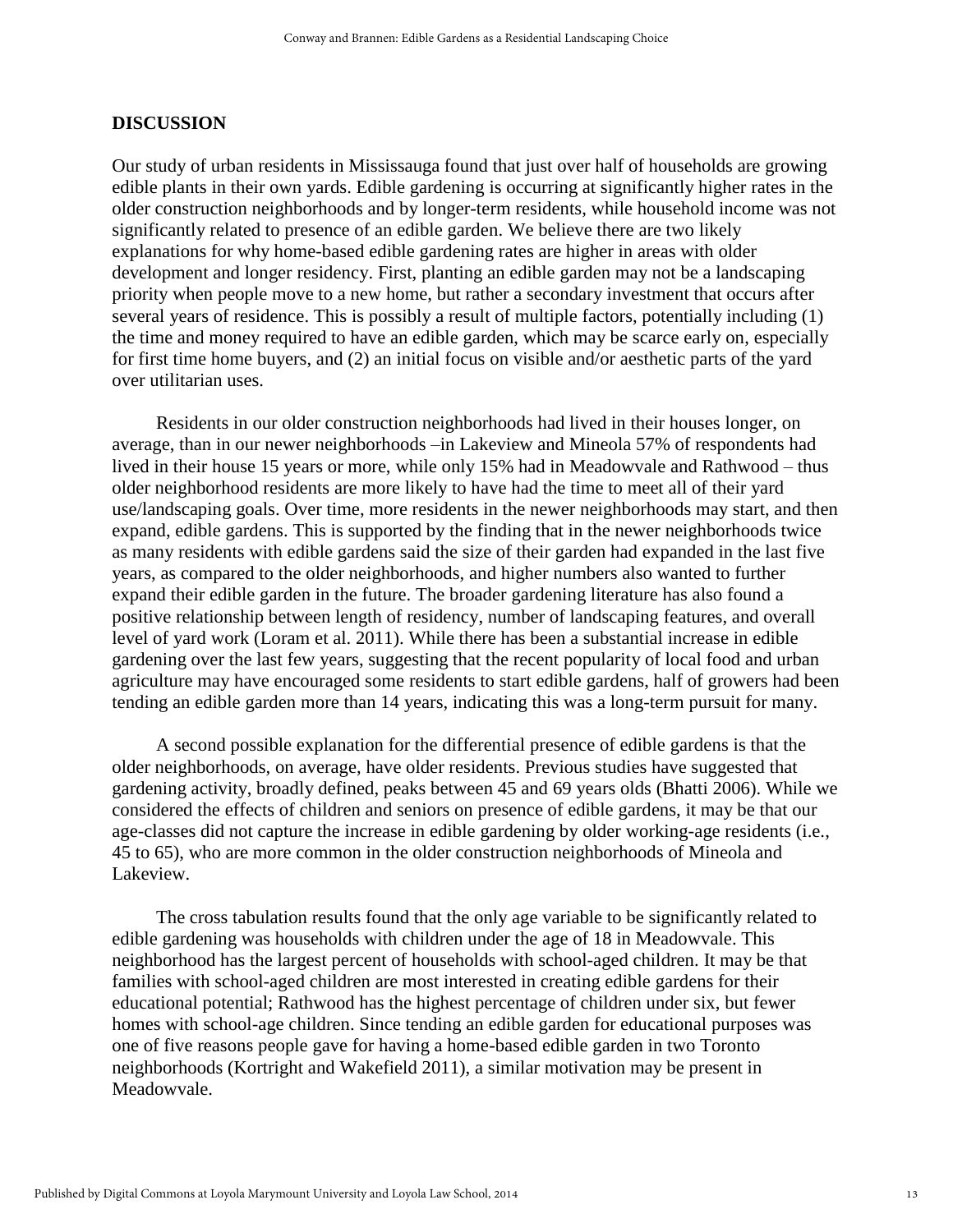There was no significant relationship between income and edible garden presence across the study area or within any neighborhood. These results differ from most studies of residential landscaping activities and vegetation conditions, with greater levels of activity, tree canopy extent, and species diversity associated with higher household income (Zhou et al., 2009; Clarke et al. 2013). These positive income relationships are attributed to barriers associated with basic costs of materials for lower income households, as well as higher income households choosing to live in more verdant neighborhoods, and then tending their yards as a way to showcase their wealth (Clarke et al. 2013). We believe edible gardens are not viewed as a luxury feature or showcase of wealth akin to a diverse perennial garden or weed-free, emerald green lawn because of their utilitarian nature. As a result, edible gardens are not more plentiful in yards of higher income households.

On the other hand, the community gardening literature has highlighted the important role such gardens play in lower income neighborhoods (Hanna and Oh 2000; Saldivar-Tanaka and Krasny 2004; Guitart et al. 2012). Thus, our findings also differ from the community gardening literature as lower income households were not more likely to be home-based growers. However, we only include households who live in on-the-ground houses in our study to increase the likelihood that participants have a yard that could potentially include an edible garden. By excluding apartment dwellers, we were not able to focus on very low-income residents, as the majority of very low income residents live in apartment buildings within the study area. While our two low income neighborhoods have average household incomes in the  $20<sup>th</sup>$  percentile, Mississauga is a relatively wealthy city, so that the majority of participants were considered above the poverty-line. While future work should focus on home-based edible gardens in less affluent cities, we believe lower income residents are willing to make an investment in edible gardens because of the food they produce, even if they tend to make lower investments in lawn care and have less species diversity on their property.

Households with more available planting space, detached housing styles, and residentowners are more likely to have edible gardens. The first two variables may again indicate that edible gardens are a secondary yard use, to have when space is available, but that other yard uses and/or land covers are prioritized in small yards. With regard to ownership status, edible gardens are an investment in resources than cannot be transferred when a household moves. Renters are often restricted in their ability to alter landscaping, and may see themselves as relatively temporary residents so are less likely to invest in an edible garden even when they have permission. Thus, while household income is not a barrier to investing in edible gardening, mobility and control does appear to limit participation. In Rathwood, with the highest number of renters, we expected a higher frequency of container or community gardening participation, but that was not the case. The reasons for this remain unclear, but could reflect the lack of community garden space in the study area and other barriers (e.g., time) to participation.

We anticipated a negative relationship between tree canopy and edible garden presence, because shade producing trees and sun loving fruits and vegetables cannot easily flourish right next to each other. However, this relationship was not present in any of the neighborhoods. This may be because tree canopy was generally low enough to allow sufficient space in the yard to have full sun. It may also be that the typical location of these land covers is different enough– with trees in the front yard and along the property boundaries while edible gardens are found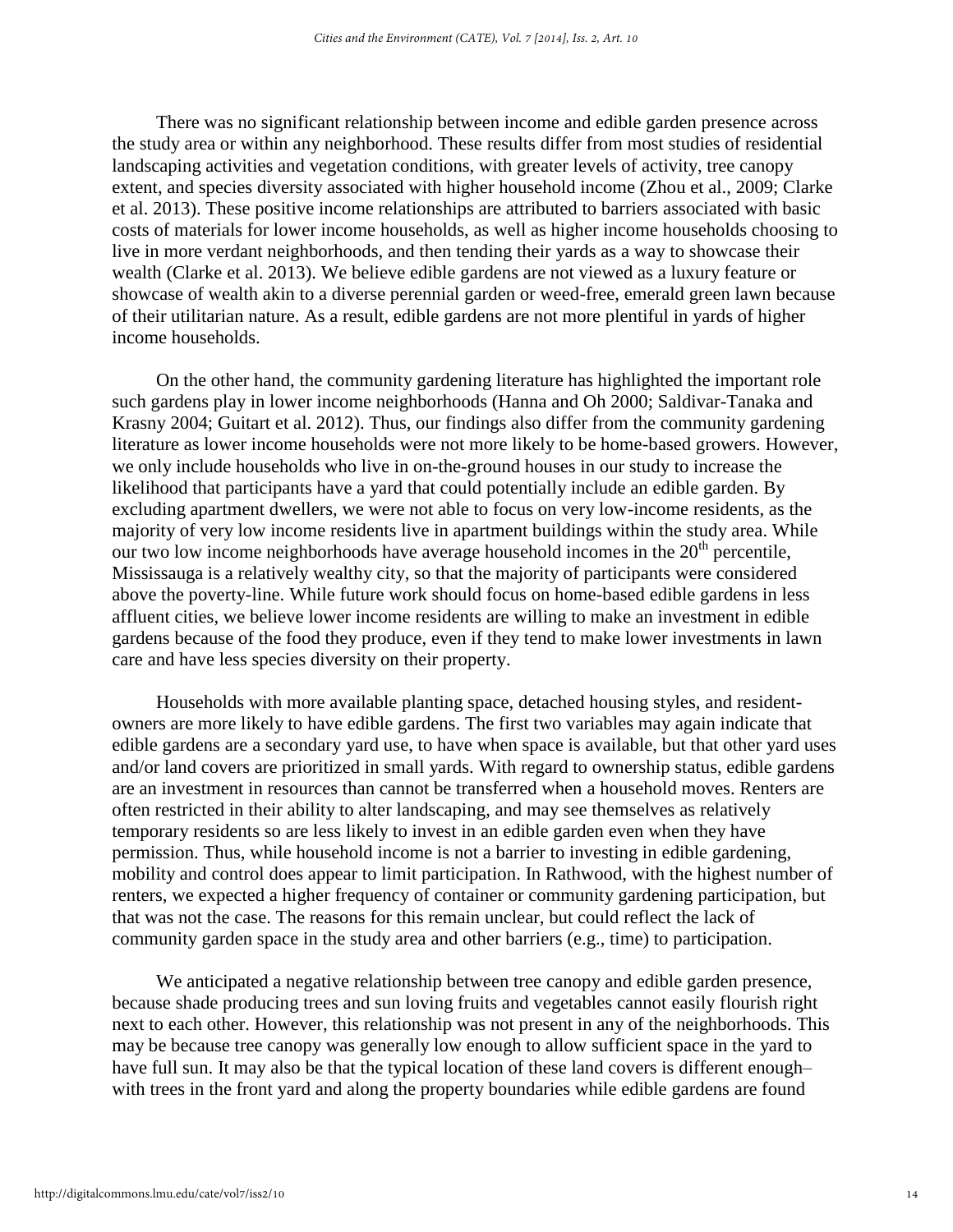primarily in the back yard– that they did not come into conflict. These findings are interesting in light of urban forestry and urban agricultural organizations increasingly joining forces to advocate for green city initiatives (e.g., Green Infrastructure Ontario Coalition and Ecojustice nd); our results suggest that a conflict does not exist between the goals of urban forestry and urban agriculture, at least in residential yards over a certain size, and advocacy groups joining forces may increase the presence of both.

Finally, we did see significant positive correlations for residents who identified as having European and/or South Asian ancestry, with participants who identified as European and South Asian more likely to have edible gardens as compared to East/Southeast Asians, British, and other less common ethnocultural group participants. These results suggest varying traditions with home-based edible gardening exists among different ethnocultural groups, and that growing some of your own fruits and vegetables may be a way for households to access culturally important foods that are not readily available elsewhere (Wakefield et al. 2007). However, we did not see higher rates of edible gardening generally in Rathwood, which has a relatively large recent immigrant population. This may reflect specific cultural norms and/or barriers to participation associated with residents in this area (e.g., renting). The enthnocultural groups specifically analyzed in this study represent the mostly common enthocultural groups within the study's region, but are not representative of the ethnic groups commonly discussed within the North American urban community gardening literature (i.e., Waliczek 1996; Saldivar-Tanaka and Krasny 2004). Thus, similar research examining participation in home-based edible gardening in other cities with different ethnocultural compositions should be conducted to provide a broader understanding of different ethnic and cultural traditions.

Future research should focus on three additional areas. First, water and other inputs of edible gardens should be examined in relationship to input requirements of alterative residential land covers to better assess the financial and environmental costs of edible gardens as a landscaping feature. Second, building on our baseline study of who has edible gardens, future research should explore why households do or do not engage in home-based edible gardening. As Kortright and Wakefield (2011) found, there are likely a variety of reasons households invest in home-based edible gardens. It is unclear if these factors are related to household sociodemographics or other factors. A better understanding of why people chose to grow fruits and vegetables and the barriers they face when deciding to start an edible garden would help situate home-based edible gardens within broader residential yard care decision-making.

Third, many of the gardeners in this study are relatively seasoned, even in the newly constructed neighborhoods. However, a third of the study participants began edible gardening within the last five years. Additional research should focus on households who have recently started edible gardens to gain a better sense of the challenges interested households face when maintaining an edible garden. In other words, are gardens frequently abandoned after just a few years, suggesting that significant barriers exist related to long-term maintenance of home-based edible gardens. A better understanding of these dynamics would help evaluate the true potential of home-based edible gardens over time and, if needed, provide information to develop supports to help residents not only start but also continue edible gardening.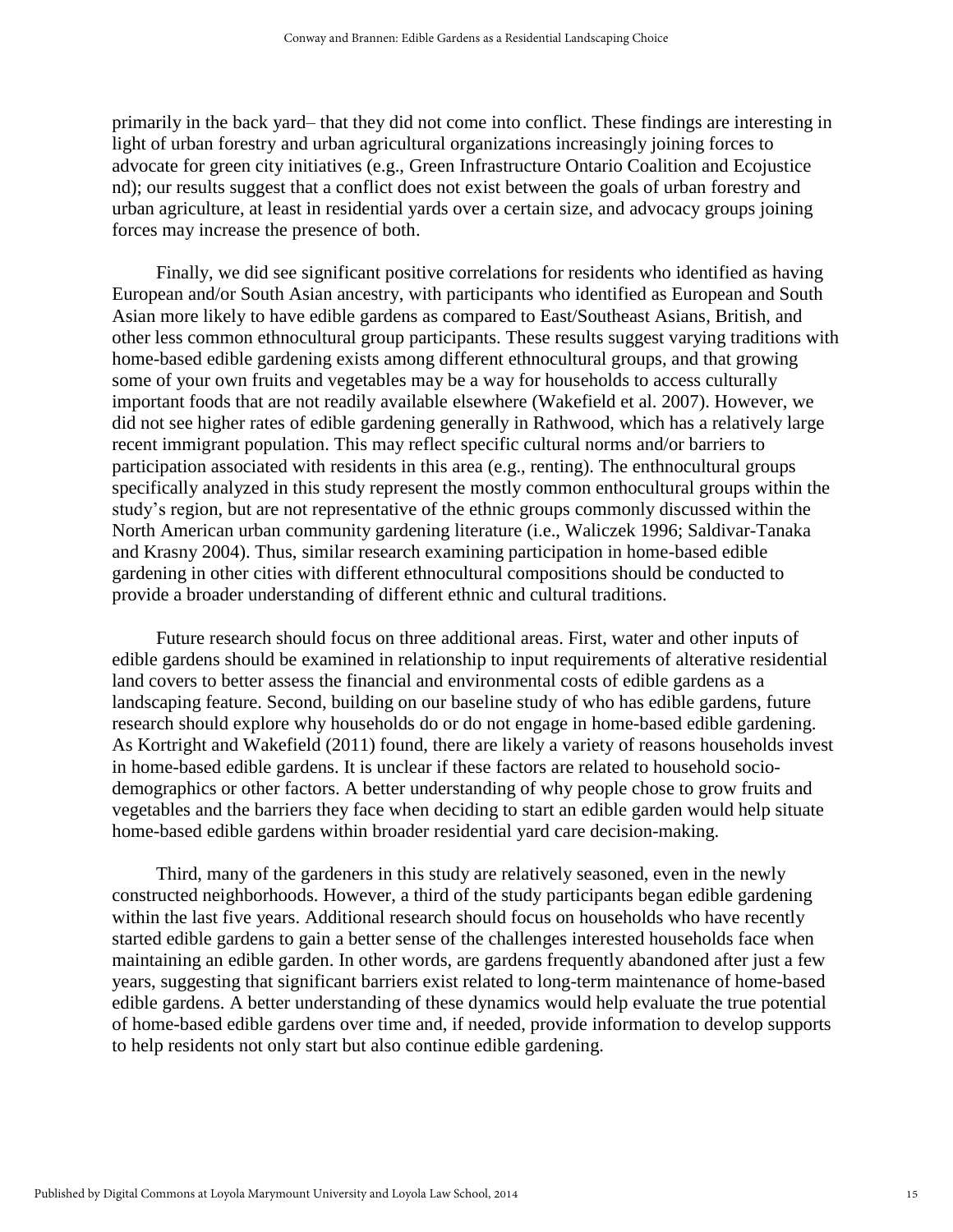In North America, most edible gardening is conducted informally by individuals. This represents a common yard activity that has not been closely examined within the context of residential landscaping options. The aim of this research was to determine the basic characteristics of home-based edible gardens, as well as explore the characteristics associated with residents who engaged in home-based edible gardening to understand if and how it may differ from other residential yard activities. There are a number of characteristics that are significantly related to home-based edible gardening. Notably, income does not appear to have the same relationship with edible gardens as it does for other types of landscaping features and activities. Building on this basic understanding of who is participating in edible gardening, future research should focus on the household resource and environmental implications of home-based edible gardens and the barriers and motivating factors facing households who do and do not participate in edible gardening.

# **LITERATURE CITED**

- Armstrong , D. (2000), 'A survey of community gardens in upstate New York: implications for health promotion and development', *Health and Place*, 6: 319-327.
- Baker, L.E. (2004), 'Tending cultural landscapes and food citizenship in Toronto's community gardens', *Geographical Review*, 94(3): 305-325.
- Beck, T.B., and Quigley, M.F. (2001), 'Emergy evaluation of food production in urban residential landscapes', *Urban Ecosystems*, 5: 187-207.
- Bhatti, M. (2006), '"When I'm in the garden I can create my own paradise": homes and gardens in later life', *The Sociology Review*, 54(2): 318-341.
- Bhatti, M. and Church, A. (2000), '"I never promised you a rose garden": gender, leisure and home-making', *Leisure Studies*, 19: 183-197.
- Clarke, L.W., Jenerettea, G.D. and Davila, A. (2013) , 'The luxury of vegetation and the legacy of tree biodiversity in Los Angeles, CA', *Landscape and Urban Planning*, 116: 48-59.
- Colassanti, K.J.A., Hamm M.H. and Litjens C.M. (2012), 'The city as an "agricultural powerhouse"? Perspectives on expanding urban agriculture from Detroit, Michigan', *Urban Geography*, 33(3): 348-369.
- Daniels, G. D. and Kirkpatrick, J. B. (2006), 'Comparing the characteristics of front and back domestic gardens in Hobart, Tasmania, Australia', *Landscape and Urban Planning*, 78: 344-352.
- Dillman, D.A. (2007), *Mail and Internet Surveys: the Tailored Design Method, 2nd ed*. Hoboken, NJ: John Wiley & Sons.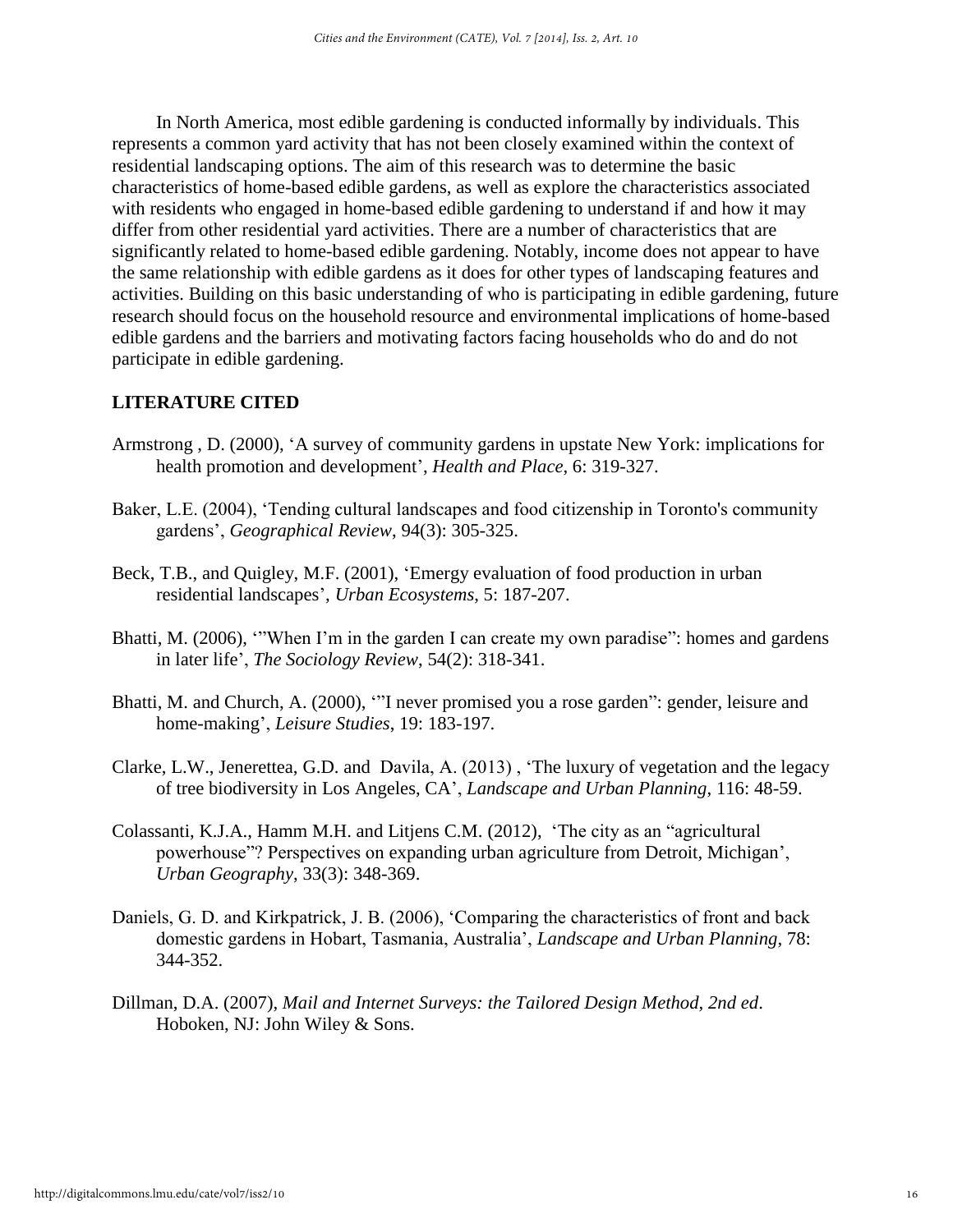- Draper, C.and Freedman, D. (2010), 'Review and analysis of the benefits, purposes, and motivations associated with community gardening in the United States', *Journal of Community Practice* 18 (4): 458-492.
- Emmanuel, R. (1997), 'Urban vegetation change as an indicator of demographic trends in cities: The case of Detroit', *Environment and Planning B*, 42: 415–426.
- Freeman, C., Dickinson, K.J.M., Porter, S. and van Heezik, Y. (2012) '"My garden is an expression of me": exploring householders' relationships with their gardens', *Journal of Environmental Psychology,* 32: 135-143.
- Ghosh, S. (2014), 'Measuring sustainability performance of local food production in home gardens', *Local Environment*, 19(1), 33-55.
- Giner, N.M., Polsky, C., Pontius Jr, R.G. and Runfola, D.M. (2013), 'Understanding the social determinants of lawn landscapes: a fine-resolution spatial statistical analysis in suburban Boston, Massachusetts, USA', *Landscape and Urban Planning*, 111: 25-33.
- Goldestein, M., Bellis J., Morse S., Myers A. and Ura E. (2011), *Urban Agriculture: A Sixteen City Survey of Urban Agriculture Practices Across the Country*. Atlanta: Turner Environmental Law Clinic, Emery Law.
- Green Infrastructure Ontario Coalition and Ecojustice (n.d.), *Health, Prosperity and Sustainability: The Case for Green Infrastructure in Ontario*. Toronto: Green Infrastructure Ontario Coalition.
- Grove, J.M., Troy, A.R., O'Neil-Dunne, J.P.M., Burch Jr., W.R., Cadenasso, M.L. and Pickett S.T.A. (2006), 'Characterization of households and its implications for the vegetation of urban ecosystems', *Urban Ecosystems*, 9: 578-597.
- Guitart, D., Pickering, C. and Byrne, J. (2012), 'Past results and future directions in urban community gardens research', *Urban Forestry and Urban Greening*, 11: 364-373.
- Hanna, A.K. and Oh, R. (2000), 'Rethinking urban poverty: a look at community gardens', *Bulletin of Science, Technology and Society*, 20(3): 207-216.
- Harris, E.M., Martin, D.G., Polsky, C., Denhardt, L. and Nehring, A. (2013), 'Beyond "Lawn people": the role of emotions in suburban yard management practices', *The Professional Geographer,* 65(2): 345-361.
- Head, L. and Muir, P. (2006), 'Suburban life and the boundaries of nature: resilience and rupture in Australian backyard gardens', *Transactions of the Institute of British Geographers*, 31:505-524.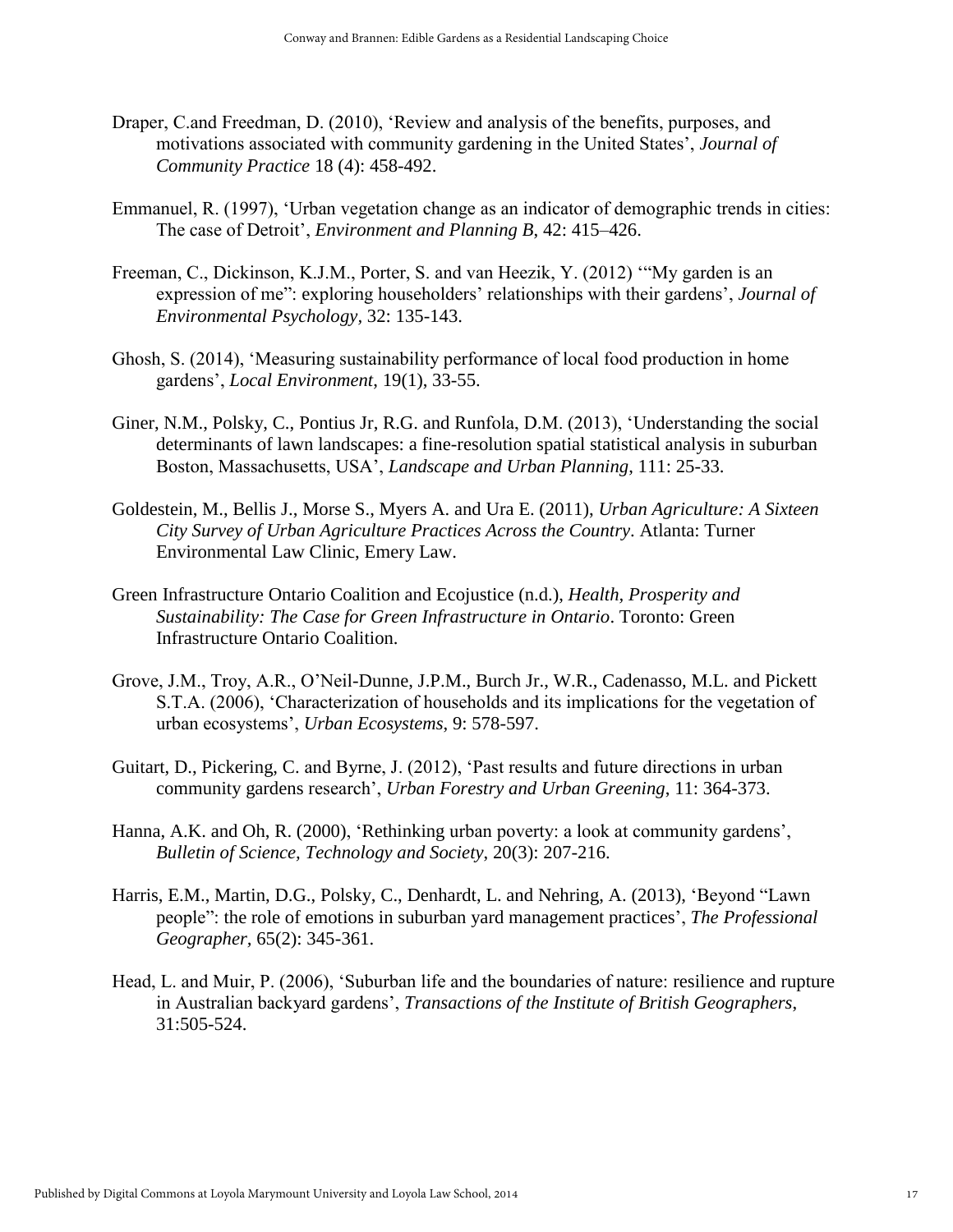- Henderson, S.P.B., Perkins, N.H., and Nelischer, M. (1998), 'Residential lawn alternatives: A study of their distribution, form and structure', *Landscape and Urban Planning*, 42(2-4): 135-145.
- Hope, D., Gries, C., Zhu, W., Fagan, W.F., Redman, C.L., Grimm, N.B., Nelson, A.L., Martin, C. and Kinzig, A. (2003), 'Socioeconomics drive urban plant diversity', *Proceedings of the National Academy of Sciences of the United States of America*, 100(15): 788-8792.
- Iverson, L. R., and Cook, E. A. (2000), 'Urban forest cover of the Chicago region and its relation to household density and income', *Urban Ecosystems*, 4: 105–124.
- Kendal, D., Williams N.S.G. and Williams K.J.H. (2010), 'Harnessing diversity in gardens through individual decision makers', *Trends in Ecology and Evolution*, 25(4): 201-202.
- Kirkpatrick, J., Daniels G. and Davison A. (2009), 'An antipodean test of spatial contagion in front garden character', *Landscape and Urban Planning*, 93: 103-110.
- Kortright, R. and Wakefield, S. (2011), 'Edible backyards: a qualitative study of household food growing and its contributions to food security', *Agriculture and Human Values*, 28(1): 39- 53.
- Larsen, L., and Harlan, S. L. (2006). Desert dreamscapes: residential landscape preference and behavior. *Landscape and Urban Planning*, 78: 85–100.
- Larson, K. L., Casagrande, D., Harlan, S. L. and Yabiku, S. T. (2009), 'Residents' yard choices and rationales in a desert city: social priorities, ecological impacts, and decision tradeoffs', *Environmental Management*, 44: 921-937.
- Larson, K.L., Cook, E., Strawhacker, C. and Hall, S.J. (2010), 'The influence of diverse values, ecological structure, and geographic context on residents' multifaceted landscaping decisions', *Human Ecology*, 38(6): 747-761.
- Larson, K.L. and Brumand, J. (2014), 'Paradoxes in landscape management and water conservation: examining neighborhood norms and institutional forces", *Cities and the Environment (CATE)*, 7(1): art. 6.
- Lorman, A., Warren P. Thompson K. and Gaston K. (2011), 'Urban domestic gardens: the effects of human interventions on garden composition', *Environmental Management*, 48: 808-824.
- Luck, G.W., Smallbone, L.T., and O'Brien, R. (2009), 'Socio-economics and vegetation change in urban ecosystems: Patterns in space and time', *Ecosystems*, 12: 604-620.
- Martin, C.A., Warren, P.S. and Kinzig, A.P. (2004), 'Neighborhood socioeconomic status is a useful predictor of perennial landscape vegetation in residential neighborhoods and embedded small parks of Phoenix, AZ.', *Landscape and Urban Planning*, 69: 355-368.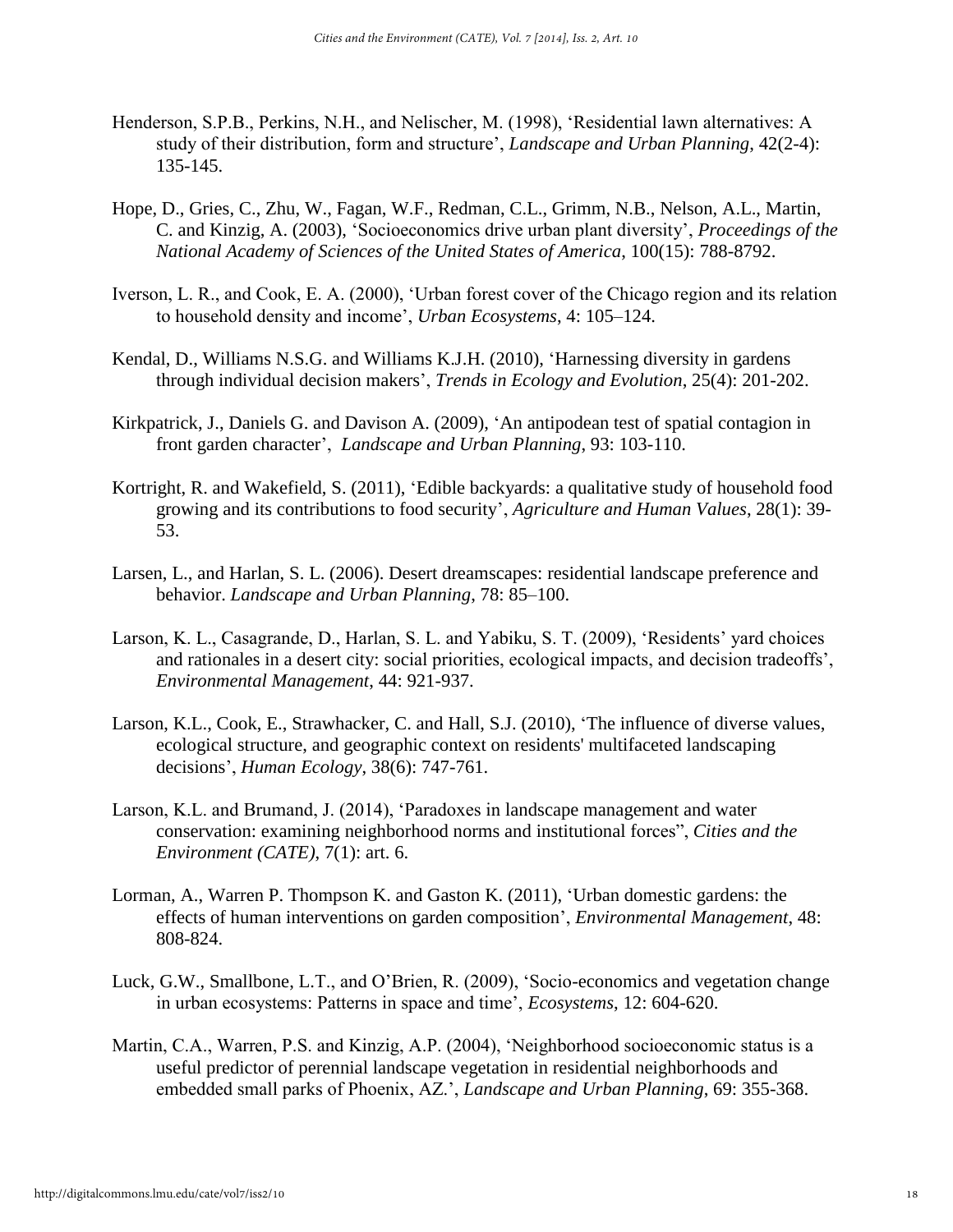- McCormack, L.A., Laska, M.N., Larson, N.I., and Story, M. (2010), 'Review of the nutritional implications of farmers' markets and community gardens: a call for evaluation and research efforts', *Journal of the American Dietetic Association,* 110(3), 399-408.
- Nassauer, J.I., Wang Z. and Dayrell E. (2009), 'What will the neighbors think? cultural norms and ecological design', *Landscape and Urban Planning*, 92: 282-292.
- Newman, L. (2008), 'Extreme local food: two case studies in assisted urban small plot intensive agriculture', *Environments*, 36(1): 33-43.
- Perkins, H.A., Heynen, N. and Wilson, J., (2004), 'Inequitable access to urban reforestation: the impact of urban political economy on housing tenure and urban forests', *Cities,* 21(4), 291- 299.
- Robbins, P. (2007), *Lawn People: How Grasses, Weeds and Chemicals mMake us Who We Are*, Philadelphia: Temple University Press.
- Robbins, P., Polderman A. and Birkenholtz T. (2001), 'Lawns and toxins: an ecology of the city', *Cities*, 18(6): 369-380.
- Roy Chowdhury, R., Larson, K., Grove, M., Polsky, C., Cook, E., Onsted, J. and Ogden, L. (2011), 'A multi-scalar approach to theorizing socio-ecological dynamics of urban residential landscapes', *Cities and the Environment (CATE)*, 4(1): art. 6.
- Saldivar-Tanaka, Laura and Marianne E. Krasny (2004) 'Culturing community development, neighbourhood open space, and civic agriculture: the case of Latino community gardens in New York City', *Agriculture and Human Values* 21: 399-412.
- Seddon, G. (1997), *Landprints—Reflections on Place and Landscape*, Cambridge: Cambridge University Press.
- Shakeel, T. (2011), *Homeowners as Urban Forest Managers: Examining the Role of Propertylevel Variables in Predicting Variations in Urban Forest Quantity Using Advanced Remote Sensing and GIS Methodologies*, Unpublished Master's Thesis, Department of Geography, University of Toronto.
- Simon, D.B. (2102), 'Food stamps grow urban gardens', *Cities and the Environment (CATE)*, 5(1): art. 5.
- Statistics Canada (2011), *Canadian Census 2006*, http://www12.statcan.gc.ca/censusrecensement/2011/dp-pd/index-eng.cfm
- Svendsen, E.S., Campbell, L.K., Falxa-Raymond, N., Northridge, J. and Stone, E. (2012), 'Introducing a longitudinal study of community gardeners and gardens in New York City', *Cities and the Environment (CATE)*, 5(1): art. 11.